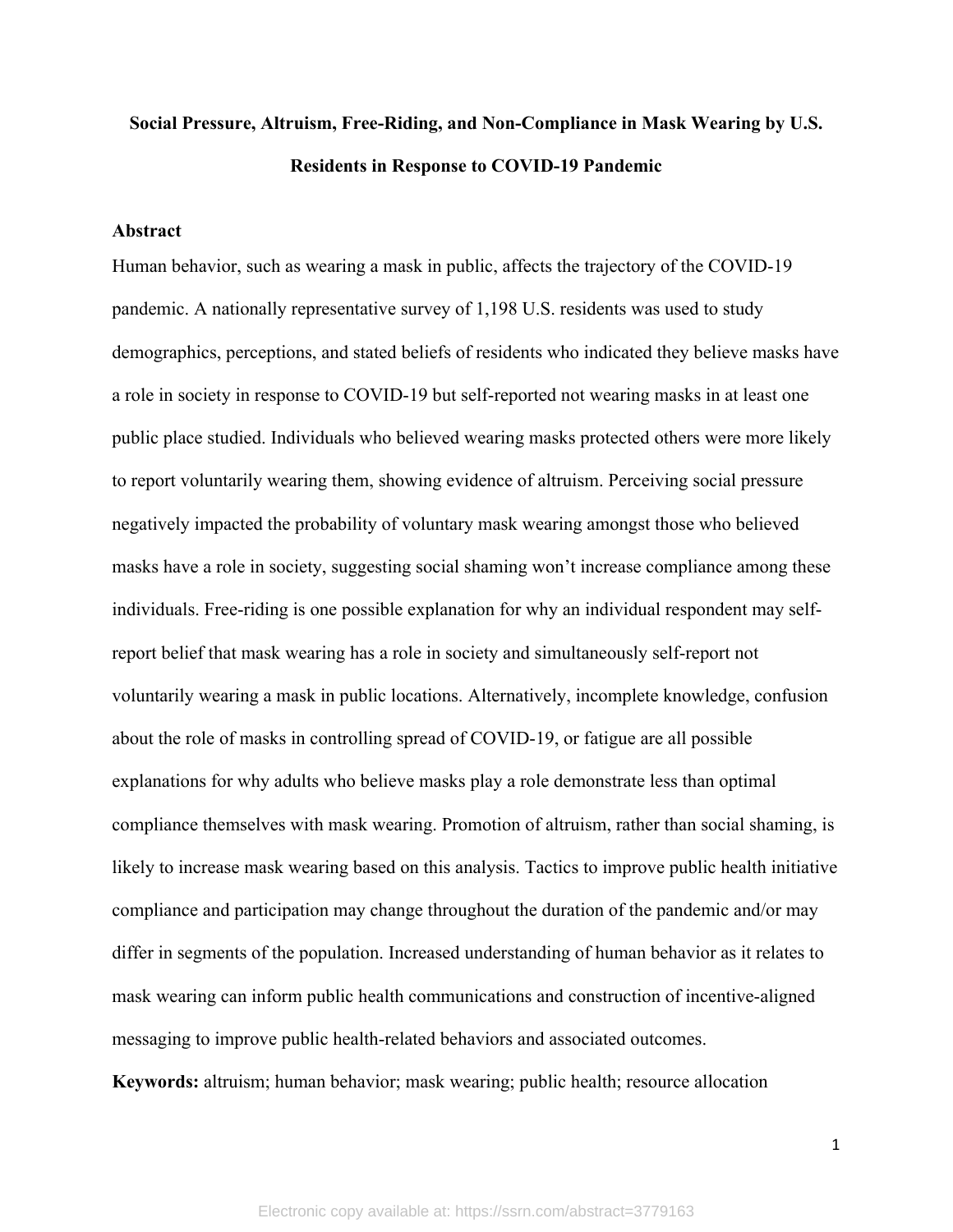#### **Introduction**

Pandemic-relevant social and behavioral sciences include work related to threat perception, leadership, individual and collective interests, science communication, social context, and stress and coping (Bavel et al., 2020). Human behavior of individual people within communities ultimately influences or determines the spread and eventual course of the pandemic within a population. Public health outcomes and the spread of disease in the human population is an epidemiological question (CDC A, 2012). One could delve into the differentiation between descriptive epidemiology (CDC B, 2012) versus analytical epidemiology to identify factors associated with disease and inform targeting of public health prevention and control (CDC C, 2012). However, human behavior including the allocation of finite resources like time, money, emotional capacity, or mental attention is a critical component of COVID-19 response and recovery.

 A variety of human behavior explanations exist for sub-optimal individual behaviors in response to COVID-19, especially after many months of coping and confusion in response to public health messaging. Free-riding, altruism, and bandwagoning behaviors have been studied in health-related practices prior to the COVID-19 pandemic, including notably in vaccination decisions (Hershey et al., 1994). Free-riding means fundamentally that an individual is taking advantage of the efforts by others to establish some collective good without actually contributing oneself, which is often used in the contexts of economics, psychology, and political science to refer to the negative impacts of this behavioral problem (Van den Hoven, 2012). Altruism, the selfless concern for others or general caregiving for others beyond oneself, is a powerful psychological factor or trait that has been studied in great depth with regard to how it can influence human behavior and decision making (Andreoni, 1990; Cornes & Sandler, 1984; Shim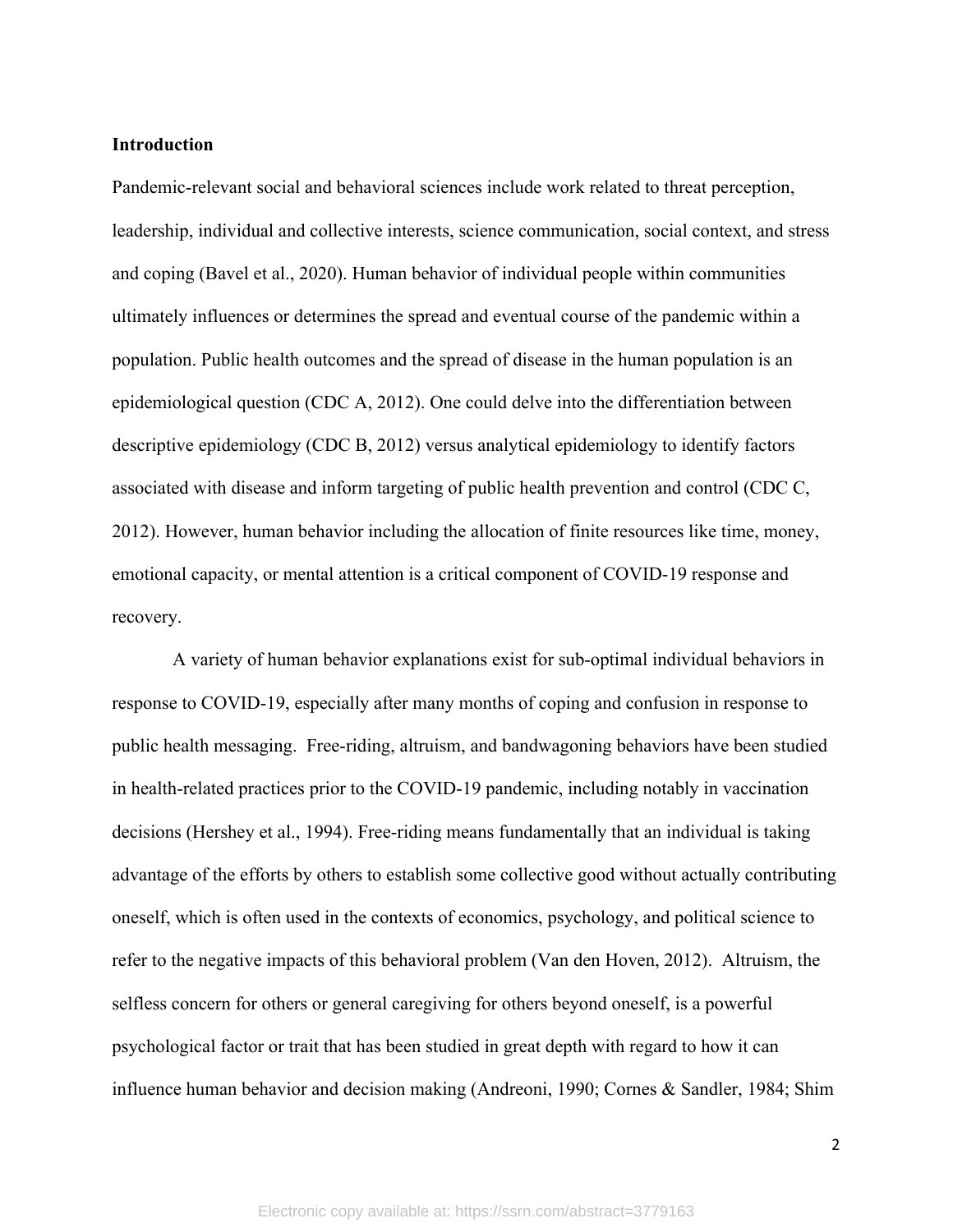et al., 2012). Framed in the context of game theory and vaccination for influenza, Shim et al. (2012) have found that contrary to the assumption that individuals maximize their personal payoffs when making decisions and act according to self-interest, that altruism indeed plays a role in vaccination decisions (Shim et al., 2012). Altruism bas been referenced with respect to mask wearing in response to COVID-19 (Cheng et al., 2020) although there are undoubtedly a number of frameworks for understanding such behavior, of which altruism is only one. Bandwagoning behavior reflects an activity or action that is currently fashionable or socially supported, often recognized as peer pressure or some amount of societal inertia. Bandwagoning is rooted in conformity and group think in social psychology, fundamentally suggesting that the rate of acceptance of behavior or belief goes up the more that those behaviors or beliefs have already been adopted by others, irrespective of the individual's own views or opinions (Colman, 2003; Cantarelli et al., 2018). Bandwagoning in medicine has been described by Cohen and Rothschild (1979) as "the overwhelming acceptance of unproven but popular ideas" that are often disproved, abandoned, and replaced by another bandwagon (or sometimes proven valid and justified, albeit after the fact) (Cohen & Rothschild, 1979). Indeed, bandwagoning and the want to conform to social pressures was found to impact nursing personnel decisions in an experimental survey conducted in-the-field by Canterelli et al. (2018), which also included other factors such as denominator neglect, zero-risk effects, halo effects, and anchoring (Cantarelli et al., 2018).

The possibility for for free-riding, altruism, peer-pressure (i.e. bandwagoning behavior), and protest/angry resistance to impact mask wearing behaviors by individuals in the U.S. has been recognized. In June 2020 a survey was administered to a nationally representative sample of U.S. residents over the age of 18 to collect data on their beliefs and behaviors with regard to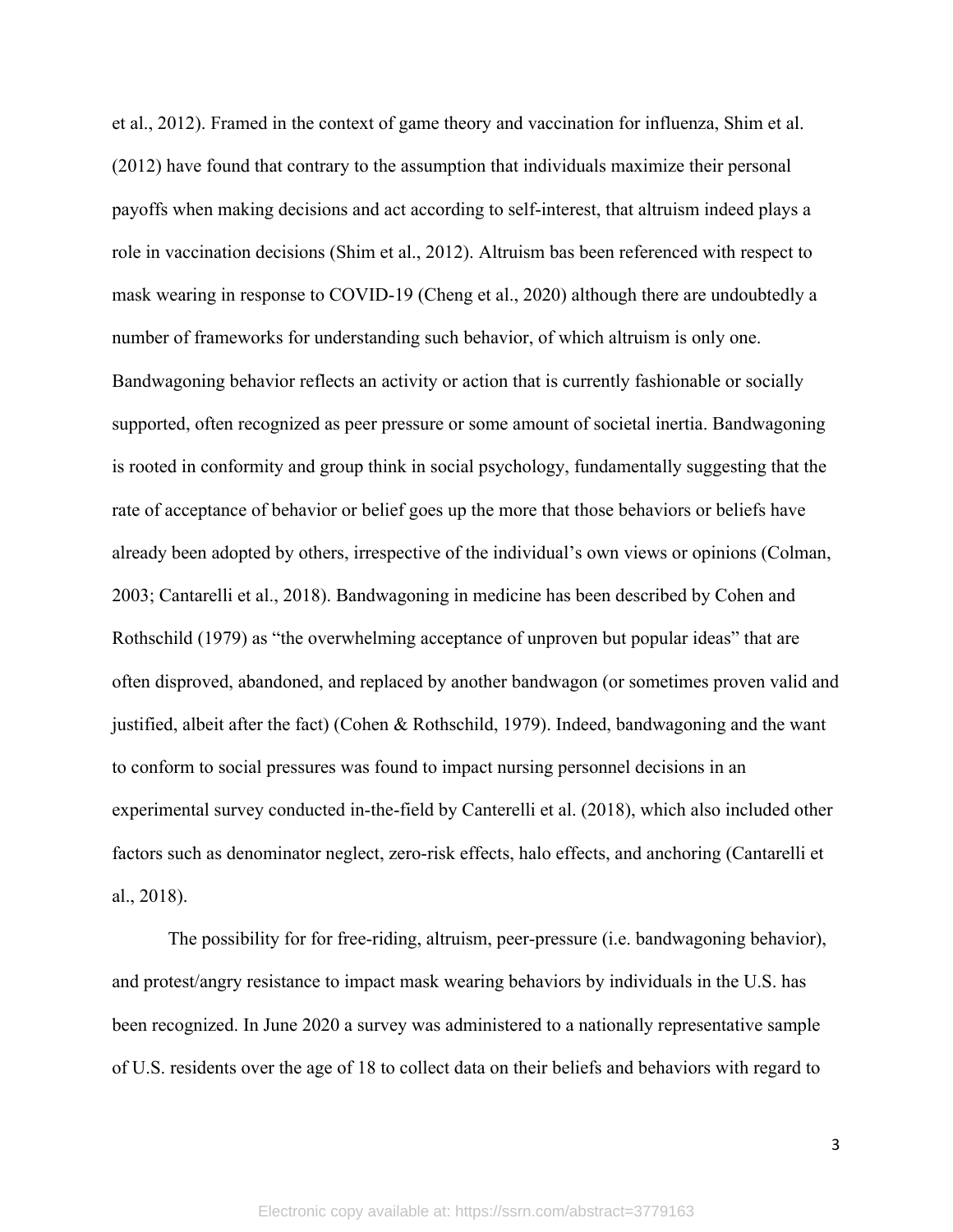facial masks in response to COVID-19. This analysis seeks to gain insight into the behaviors of a specific segment of the population, namely adults who direct-stated agreement that masks have a role in the U.S. response to the COVID-19 pandemic, but also report not wearing a mask in one or more public locations visited during the pandemic. Stated beliefs by those who wear/do not wear masks in various public locations (including in-person religious services, big box grocery store/supermarket, specialty grocery store, gym, home improvement store, restaurant, workplace, school, clothing store, and retail store other than grocery clothing or home improvement) are summarized to offer insights into what beliefs were prevalent among those wearing masks voluntarily versus those not. The potential for externalities in one's behaviors protecting or threatening others, in addition to the possibility of legitimate misunderstandings about masks and/or perceived risks based on geographical location are discussed.

#### **Materials and Methods**

The demographics of the survey respondents were targeted to be representative of the U.S. population (U.S. Census) for the demographic categories of gender, age, income, education, and region of residence. Region of residence was as defined by the U.S. census (U.S. Census Bureau, 2016). The survey questions, which were designed to gain a better understanding of the impact of COVID-19 as well as the beliefs surrounding and usage of masks, were developed and distribute using Qulatrics (Qualtrics, 2020). Data collection took place during the beginning of the relaxation of social distancing in many regions of the U.S., from June 12, 2020 to June 20, 2020. Kantar, a company which hosts an opt-in online panel of potential respondents was used to recruit and contact respondents (Kantar, 2020) . All methods were carried out in accordance with relevant guidelines and regulations. Study procedures were approved by the Oklahoma State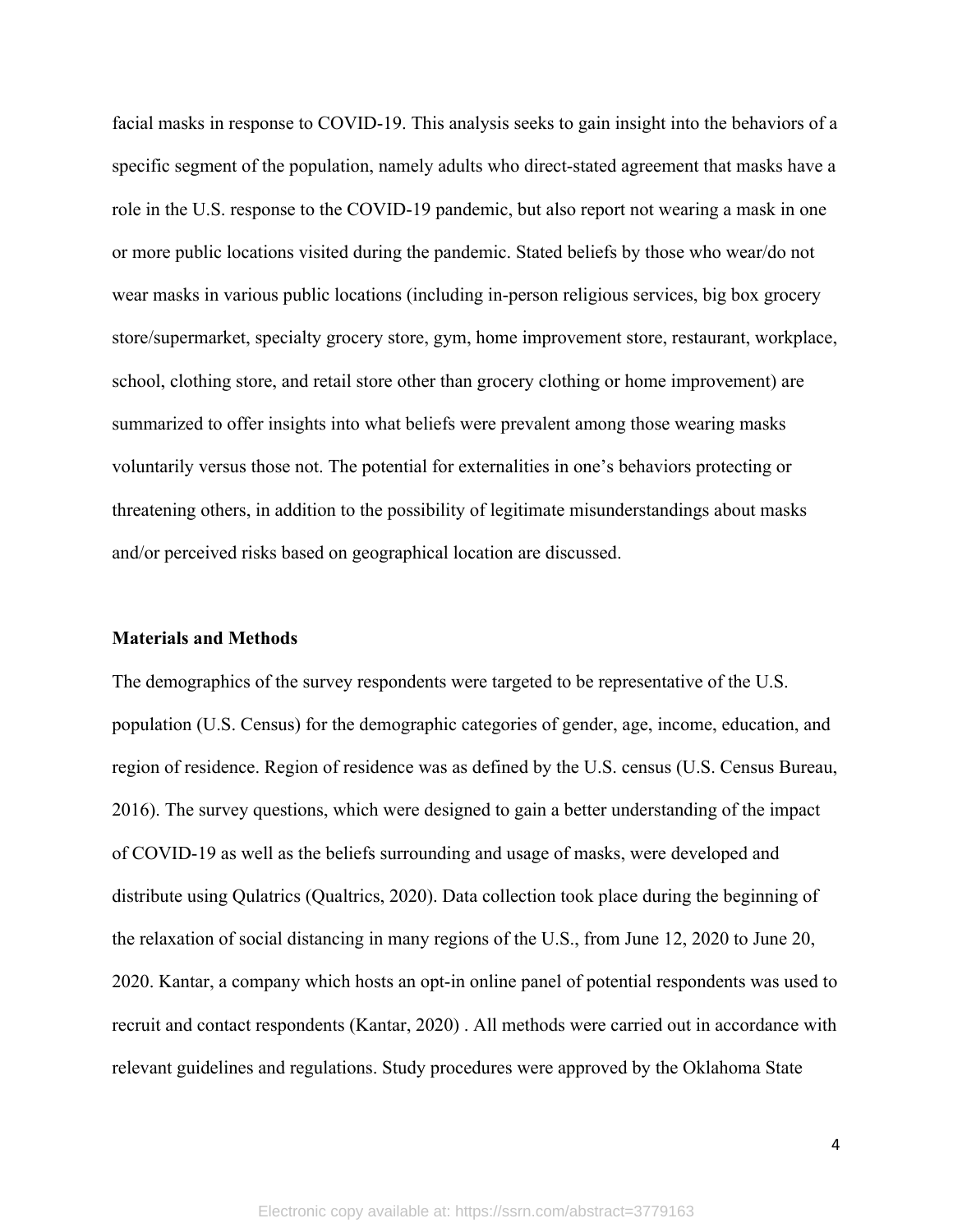Institutional Review Board (IRB-20-283). Informed consent was obtained by the respondents. A total of 1,198 completed responses were obtained and analyzed.

In addition to traditional demographics, three state-specific classifications of COVID-19 were assigned on the basis of what was deemed high case counts at the time of data collection. States that had over 40,001 cases as of June  $17<sup>th</sup> 2020$  (high case states), the top 9 states with the highest number of per-capita cases of COVID-19 (high number of cases by population states), and 6 states that experienced a high spike in cases after the U.S. holiday Memorial Day 2020 (high increase in cases states). According to the CDC (CDC D, 2020), as of June 17th 2020, 17 states had over 40,001 cases of COVID-19: California, Texas, Louisiana, Florida, Georgia, North Carolina, Virginia, Maryland, New Jersey, New York, Connecticut, Massachusetts, Pennsylvania, Ohio, Indiana, Michigan and Illinois. To obtain the states with the highest percapita case load, the number of COVID-19 cases as of June 17, 2020 was divided by the estimated 2019 population (U.S. Census Bureau, 2016). The top 10 states with the highest number of COVID-19 cases per capita were New Jersey, Massachusetts, Rhode Island, District of Colombia, Connecticut, Delaware, Illinois, Maryland, and Louisiana. Six states had record numbers of new cases (high increase in cases states) namely, Florida, Texas, Arizona, Oklahoma, Oregon, and Nevada (CBS News, 2020).

In order to gauge general perceptions of facial coverings in response to the pandemic, respondents were asked *Do you agree that masks (meaning any face covering that covers your nose and mouth) have any role in U.S. society related to the spread of viral disease, especially COVID-19, in the June - December 2020 time frame?* Answer choices provided included *NO they have absolutely no role whatsoever in U.S. society* or *YES - they have some potential role in U.S. society.* The test of proportions, conducted using STATA/SE16 (StataCorp, 2019), was used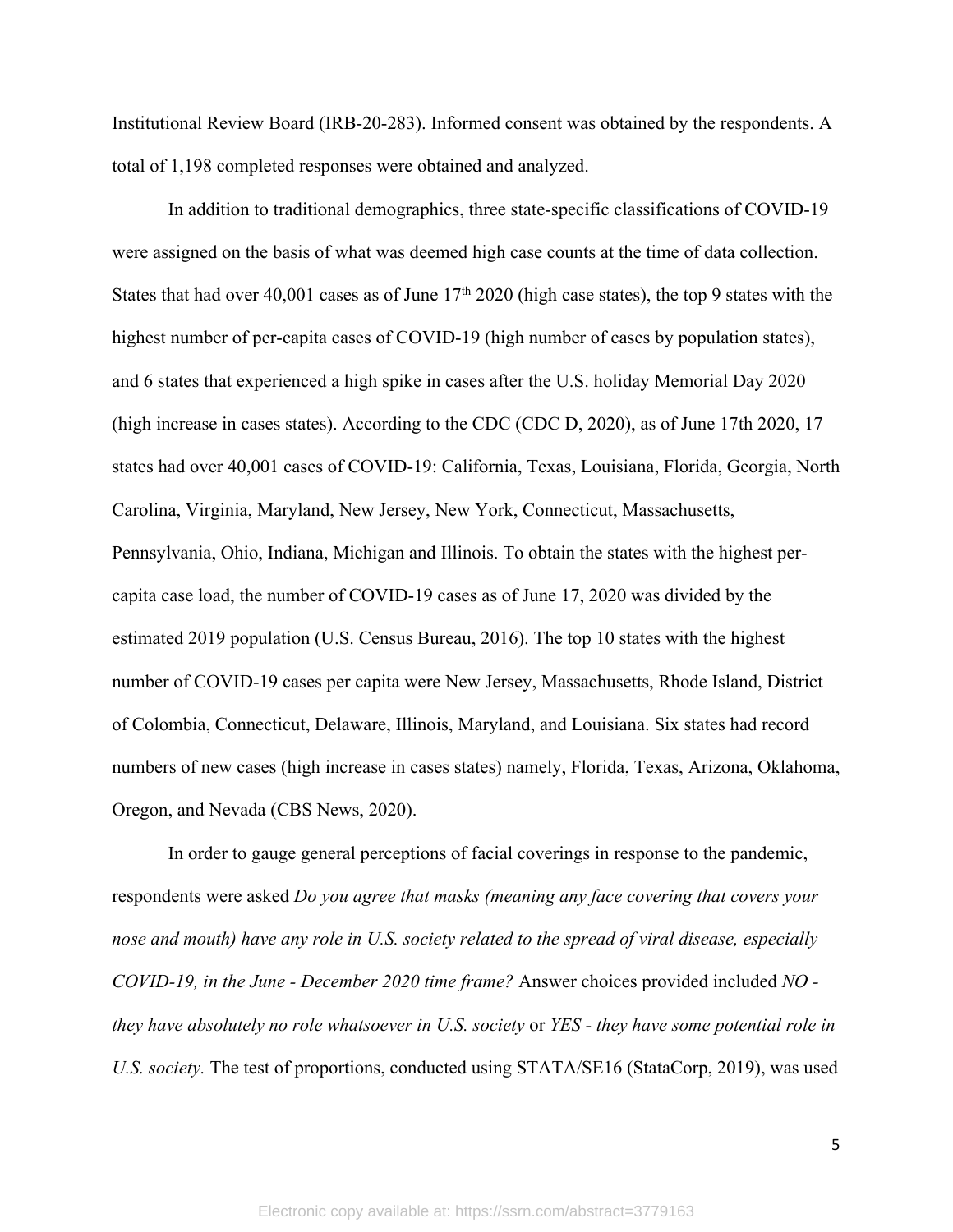to compare the demographics of the respondents who selected yes, and those that selected no. The test of the difference of two proportions  $\hat{p}_1$  and  $\hat{p}_2$ , was calculated as:

$$
z = \frac{\hat{p}_1 - \hat{p}_2}{\sqrt{\hat{p}_p(1 - \hat{p}_p)\left(\frac{1}{n_1} + \frac{1}{n_2}\right)}}
$$
(1)

given:

$$
\widehat{P}_p = \frac{x_1 + x_2}{n_1 + n_2} \tag{2}
$$

where  $x_1$  and  $x_2$  are the total number of successes in the two populations (Acock, 2018).

Respondents that indicated they believed masks had some potential role in U.S. society were also asked to indicate the locations they visited and their mask wearing status while at that location. Locations included in-person religious services, big box grocery store/supermarket, specialty grocery store, gym, home improvement store, restaurant, workplace, school, clothing store, and retail store other than grocery clothing or home improvement. The percentage of respondents that visited a location and voluntarily wore a mask was statistically compared among locations using the test of proportions (Eq 1-2). Whether the respondent visited a location and voluntarily wore a mask was further broken down and statistically compared by gender, income, education, child status, and state COVID-19 classification. Income was condensed to higher income (an income of \$50,000 or higher) and lower income (an income of \$49,999 or lower). Education was condensed to college or more and less than college education. The test of proportions (Eq 1-2) was used to compare demographics and voluntary mask wearing. For example, the percentage of women versus men who voluntarily wore a mask at an in person religious service.

Respondents were asked to indicate on a scale from 1(not impacted) to 5(impacted) the level of COVID-19 related impact they experienced for four different activities outside of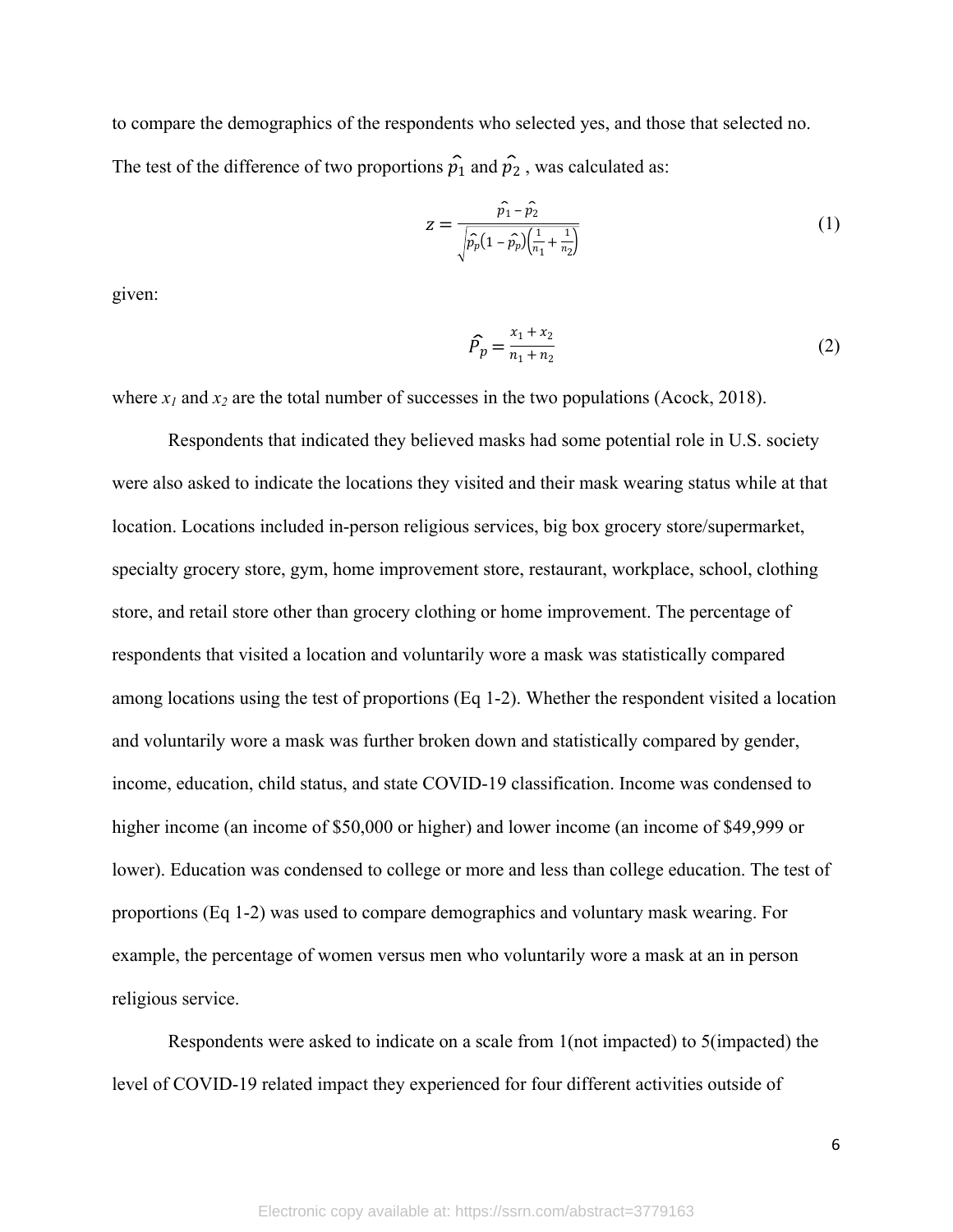work/school, specifically respondent's daily activities outside of work/school, ability to buy paper products (e.g. toilet paper, paper towels), ability to find meat, milk, and perishable grocery items, and activities related to work/school. Respondents were also permitted to select *this activity does not apply to me*; those responses were not included in this analysis. Activities included: the respondent's daily activities outside of work/school, ability to buy paper products (e.g. toilet paper, paper towels), ability to find meat, milk, and perishable grocery items, and activities related to the respondent's work/school. The mean score between those who voluntarily wore a mask and did not voluntarily wear a mask were statistically compared using a t-test for those locations that pertained to a particular activity. For example, the mean responses to the impact COVID-19 had on the respondent's daily activities outside of work/school were statistically compared between those who went to and voluntarily wore a mask at an in-person religious service and those that did not voluntarily wear a mask. The test for  $\mu_x$  (sample x) =  $\mu_y$ (sample y) for unknown  $\sigma_x$  (standard deviation) and  $\sigma_y$  and  $\sigma_x \neq \sigma_y$  is (Gosset, 1908):

$$
t = \frac{(\overline{x} - \overline{y})}{\left(\frac{s_x^2}{n_x} + \frac{s_y^2}{n_y}\right)^{\frac{1}{2}}}
$$
 (3)

where  $\overline{x}$  is the mean of sample *x*,  $\overline{y}$  is the mean for sample *y*, *s* is the standard deviation and *n* is the sample size. The result of Equation 3 has a Student's *t* distribution with *v* degrees of freedom given by (Welch, 1947):

$$
-2 + \frac{\left(\frac{s_x^2}{n_x} + \frac{s_y^2}{n_y}\right)^2}{\frac{\left(\frac{s_x^2}{n_x}\right)^2}{n_x + 1} + \frac{\left(\frac{s_y^2}{n_y}\right)^2}{n_y + 1}}
$$
\n(4)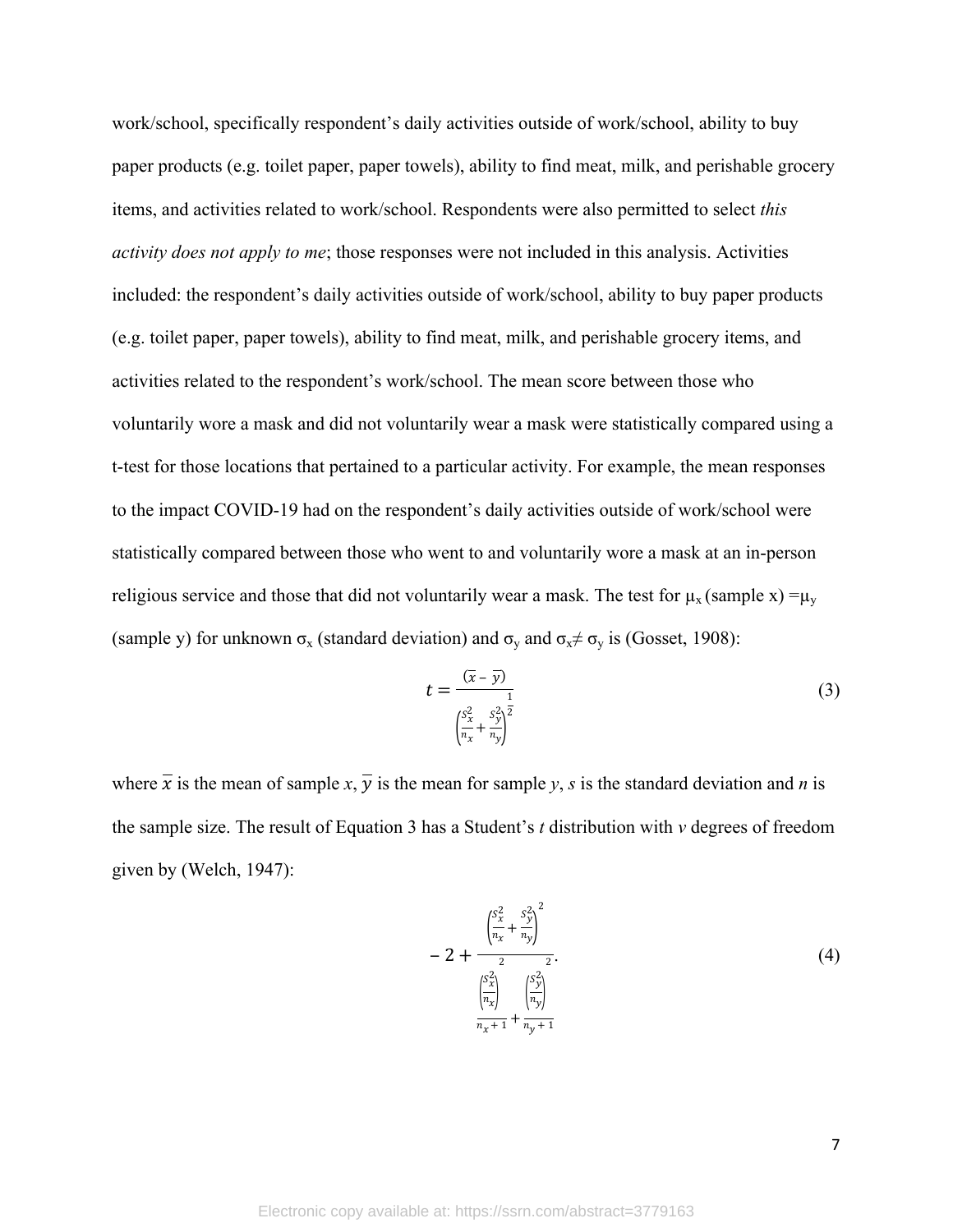Respondents were asked to indicate if they agreed with a series of 7 statements regarding mask usage. The statements included: *masks help prevent the spread of COVID-19*, *masks help prevent me from getting COVID-19*, *masks help prevent me from spreading COVID-19*, *masks will help prevent future lock-downs in my community*, *there is social pressure in my community to wear a mask*, *masks do not prevent the spread of COVID-19*, and *masks have negative health consequences for the mask wearer*. The percentage of respondents who indicated they visited a location, voluntarily wore a mask there, and agreed with the COVID-19 mask statement was compared using the test of proportions to the percentage of respondents who indicated they visited a location, did not voluntarily wear a mask, and agreed with the COVID-19 mask statement.

A series of logit models of the probability a respondent visited a location and voluntarily wore a mask were estimated. Logit models were chosen because the probability the person visited and voluntarily wore a mask took on the form of either 1 or 0. The latent utility (*Vin*) for location *i* and respondent *n* can be represented by the equation:

 $V_{in} = \beta_1$ Income<sub>in</sub> +  $\beta_2$ HighCase<sub>in</sub> +  $\beta_3$ HighIncrease<sub>in</sub> +  $\beta_4$ HighPop<sub>in</sub> +  $\beta_5$ ActivityImpact<sub>in</sub> +  $\beta_6$ PaperImpact<sub>in</sub> +  $\beta_7$ PreventSpread<sub>in</sub> +  $\beta_8$ PreventMe<sub>in</sub> +  $\beta_9$ PreventMeSpread<sub>in</sub> +  $\beta_{10}$ LockDown<sub>in</sub> +  $\beta_{11}$ Pressure<sub>in</sub> +  $\beta_{12}$ NoPrevent<sub>in</sub> +  $\varepsilon_{in}$  (5)

*Income<sub>in</sub>* is a continuous variable ranging from 1 (income of \$0-\$24,999) to 5 (income of \$100,000 or greater), *HighCase*<sub>in</sub> indicates the person is from a state with greater than 401,000 COVID-19 cases, *HighIncreasein* indicates the person is from a state with a high increase in COVID-19 cases after Memorial Day 2020, *HighPopin* indicates the respondent lives in a state with a high per-capita rate of COVID-19. *ActivityImpact<sub>in</sub>* is the score from 1 (low impact) to 5 (high impact) the impact COVID-19 had on activities outside of work/school and *PaperImpactin* is the impact score on ability to buy paper products. *PreventSpreadin* indicates the respondent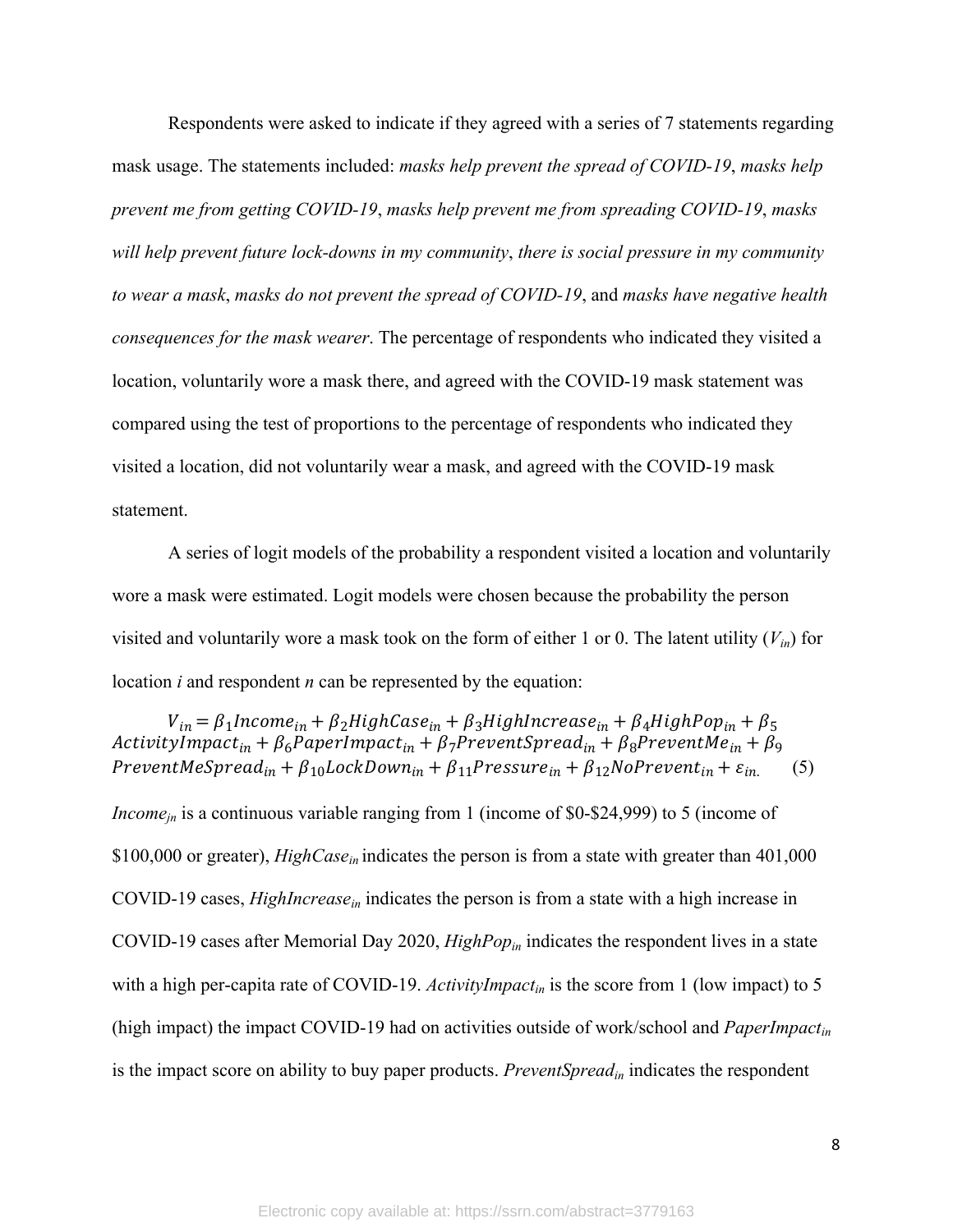agreed with the statement masks help prevent the spread of COVID-19, *PreventMein* indicates the respondent agreed that masks help prevent them from getting COVID-19, *PreventMeSpreadin* indicates the respondent agreed that masks will prevent them from spreading COVID-19, *LockDownin* indicates the respondent agreed that masks will help prevent future lockdowns, *Pressurein* indicates the respondents agrees there is social pressure in their community to wear a mask, and *NoPreventin* indicates the respondent agrees that masks do not prevent the spread of COVID-19. The unobserved error term which is assumed independently identically, distributed extreme value is represented by  $e_{in}$  (Train, 2005). The logit probability  $(P_{in})$  for location *i* and respondent *n* becomes:

$$
P_{in} = \frac{e^{\beta_n x_{in}}}{\Sigma_n e^{\beta_n x_{in}}}.
$$
\n<sup>(6)</sup>

Because coefficients from logit models can be difficult to interpret, marginal effects were estimated.

#### **Results**

Out of the 1,198 respondents obtained, 996 (83%) indicated that masks have a role in U.S. society to prevent the spread of viral disease, including COVID-19, and 202 (17%) did not (Table 1). A lower percentage of respondents who believed masks had a role were 25-34 (17%) and a higher percentage were 65+ when compared to those who did not believe 24% and 9%, respectively. A lower percentage who believed masks had a role had an income of \$0-24,999 (22%) when compared to those who did not believe (33%). Conversely, a higher percentage of respondents who said yes had an income of \$100,000 and higher (21%) when compared to those who said no (9%). Of those who said they believed masks had a role in society to prevent viral spread, a lower percentage graduated from high school but did not attend college (27%), when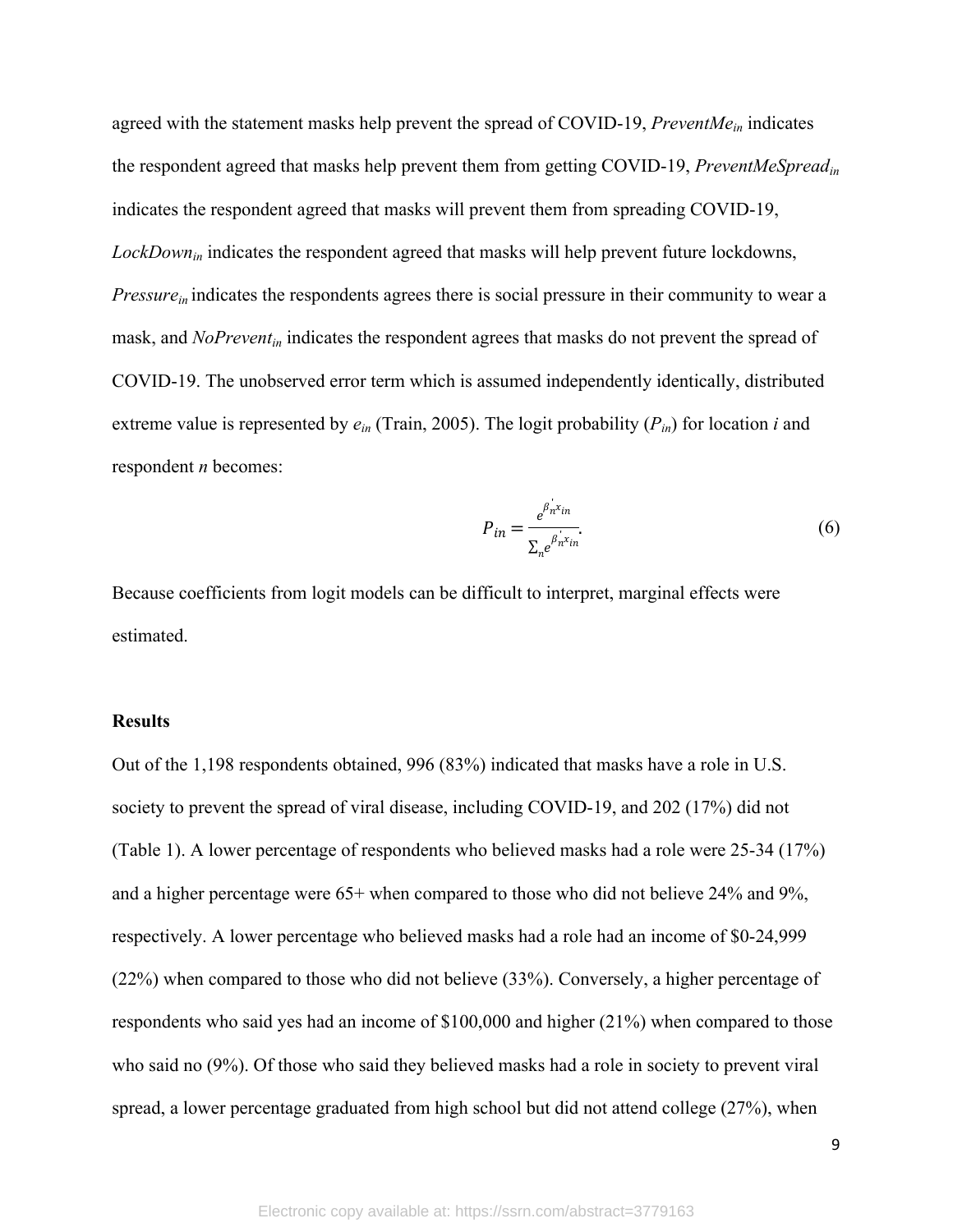compared to those who did not believe (37%). A higher percentage of those who said yes attended college, associates or Bachelor's degree earned (33%) or attended college, graduate or professional degree earned (14%) when compared to those who said no (22% and 9%, respectively). Of those who said they believed masks have a role, a higher percentage were from the northeast (20%) when compared to those who did not believe (11%). Finally, a lower percentage of respondents who said yes, that masks have a role, were from high increase in COVID-19 case states (21%) when compared to those who said no (28%).

Of respondents who visited the locations studied, greater than half reported wearing a mask voluntarily in a big box grocery store/supermarket, a specialty grocery store, a home improvement store, a school, a clothing store, or a retail store other than a grocery, clothing, or home improvement store (Table 2). A higher percentage of females voluntarily wore a mask when compared to men at big box grocery stores (69% vs 57%), specialty grocery stores (66% vs 53%), home improvement stores (65% vs 55%), school (65% vs 50%), clothing stores (64% vs 54%) and other retail stores (67% vs 58%). A higher percentage of respondents with a lower income voluntarily wore a mask at all locations studied with the exception of the gym, workplace and school when compared to those with a higher income. A higher percentage of respondents without college degrees voluntarily wore a mask at an in person religious service (57%) or a clothing store (63%) when compared to those with a college degree or higher 46% and 54%, respectively. A higher percentage of respondents without children voluntarily wore a mask at a retail store other than grocery clothing or home improvement store (65%) when compared to those with children (57%). For all locations with the exception of the workplace, a higher percentage of people who were not in the high case/population states voluntarily wore a mask when compared to the high case/population states. When compared to the not high increase in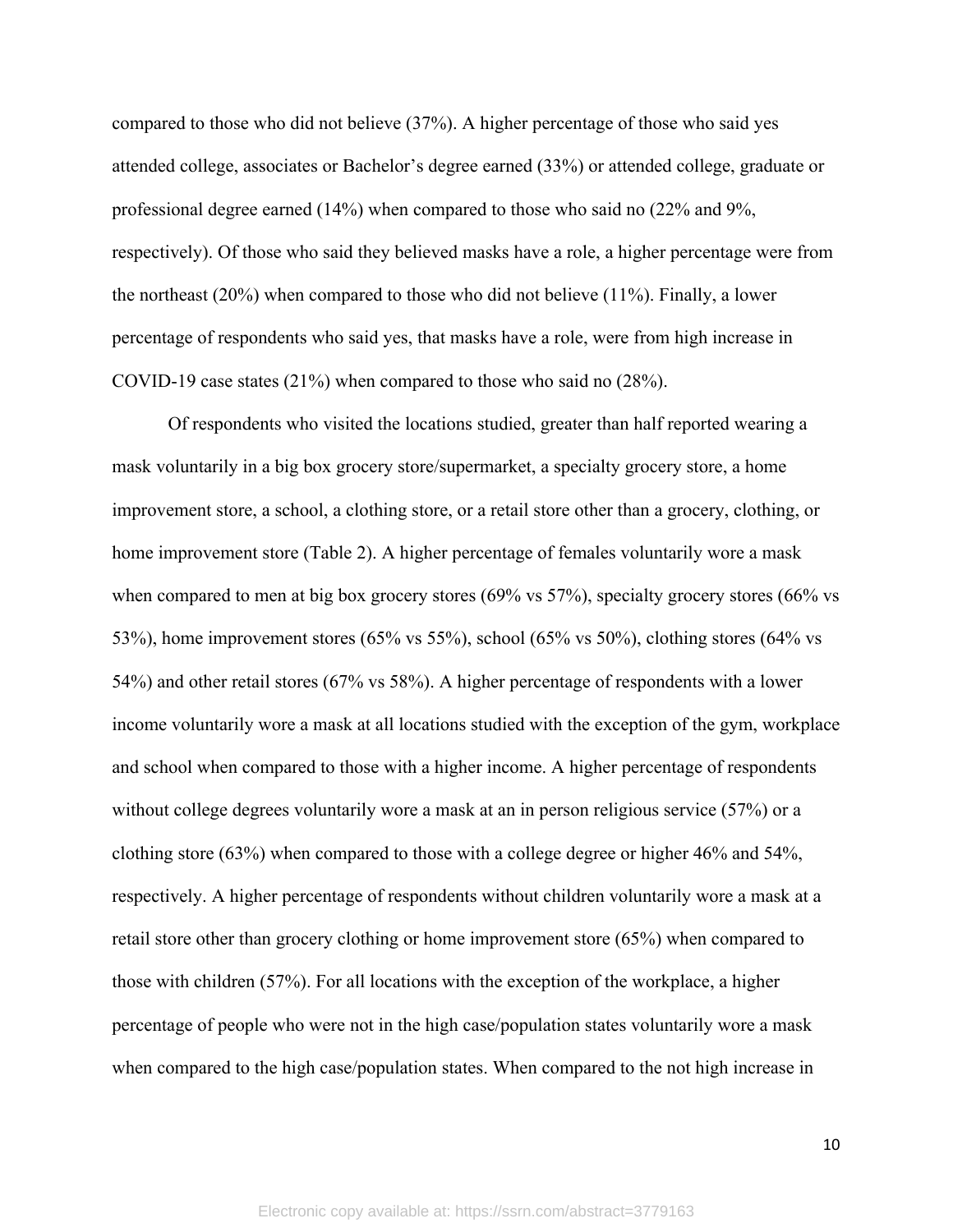COVID-19 states, a higher percentage of respondents in the high increase in cases states voluntarily wore a mask at the big box grocery store/supermarket (74% vs 60%), at the specialty grocery store (70% vs 57%), at the home improvement store (73% vs 56%), and at other retail stores (73% vs 60%) when compared to the not high increase in COVID-19 cases states.

Those who voluntarily wore a mask in a big box grocery store/supermarket indicated a higher mean level of impact of COVID-19 on their daily activities outside of work (3.90), their ability to buy paper products (3.66), and their ability to find meat, milk, and perishable grocery items when compared to those who did not voluntarily wear a mask, 3.65, 3.66, and 2.96 respectively (Table 3). A higher mean impact score for their daily activities outside of work/school and ability to buy paper products was found for those who voluntarily wore a mask at a specialty grocery store (4.05 and 3.69) when compared to those who did not (3.71 and 3.47). Those who voluntarily wore a mask at the gym, a restaurant, a clothing store, or other retail store all had higher COVID-19 impact scores for their daily activities outside of work/school. The impact score for ability to buy paper products was higher for those who voluntarily wore a mask at a home improvement store (3.63) when compared to those who did not (3.39). For those who voluntarily wore a mask at their workplace, the COVID-19 impact score for activities related to their work/school (4.07) was higher than those who did not voluntarily wear a mask (3.74).

A higher percentage of those who voluntarily wore a mask at a big box grocery store (85%), a specialty grocery store/supermarket (83%), a home improvement store (83%) or other retail store (82%) also selected that they agreed with the statement *masks help prevent me from getting COVID-19* when compared to those who did not voluntarily wear a mask (Table 4). A higher percentage of respondents who voluntarily wore a mask at the locations studied with the exception of gym, workplace and school, agreed with the statement *masks help prevent me from*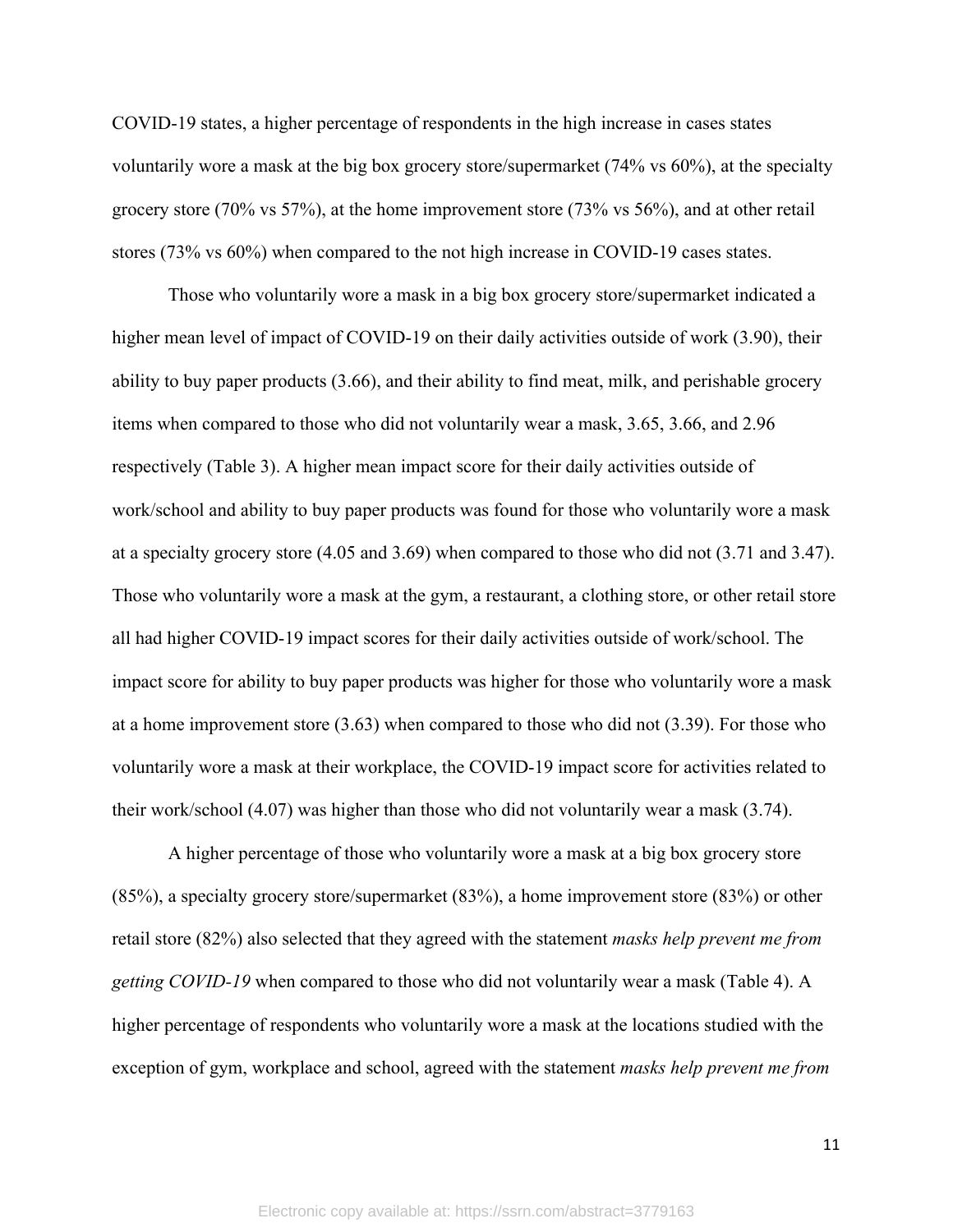*getting COVID-19* when compared to those who did not voluntarily wear a mask. Similarly, a higher percentage of respondents who voluntarily wore a mask at the locations studied with the exception of gym, and workplace agreed with the statement *masks help prevent me from spreading COVID-19*. For all locations studied, a higher percentage of respondents who voluntarily wore a mask agreed with the statement *masks will help prevent future lock-down*. For the statement *there is social pressure in my community to wear a mask*, lower percentages of respondents who voluntarily wear a mask at big box grocery store/supermarkets, specialty grocery stores, home improvement stores, restaurants, and other retailers agreed when compared to those not voluntarily wearing a mask. A lower percentage of respondents who voluntarily wear a mask at big box grocery stores/supermarkets (6%) or restaurants (5%) agreed with the statement *masks do not prevent the spread of COVID-19* when compared to those who did not voluntarily wear a mask, 10% for both. A lower percentage of respondents who voluntarily wore a mask at a big box grocery store/supermarket (5%), a home improvement store (5%) or other retailer (6%) agreed with the statement *masks have negative health consequences for the mask wearer* when compared to those who did not 11%, 11% and 12% respectively.

Considering the logit models predicting the probability of voluntary mask wearing, as income increased, the probability of wearing a mask at an in person religious service (-0.060), a big box grocery store/supermarket (-0.035), a specialty grocery store (-0.034), a home improvement store  $(-0.023)$ , a restaurant  $(-0.043)$ , a school  $(-0.057)$ , a clothing store  $(-0.048)$ , or other retailers (-0.039) all decreased (Table 5). Being from a high increase in cases state increased the probability of voluntarily wearing a mask at an in person religious service (0.125), a big box grocery store/supermarket (0.121), specialty grocery store (0.108), home improvement store (0.140), clothing store (0.087), or other retailer (0.101). Being from a high COVID-19 case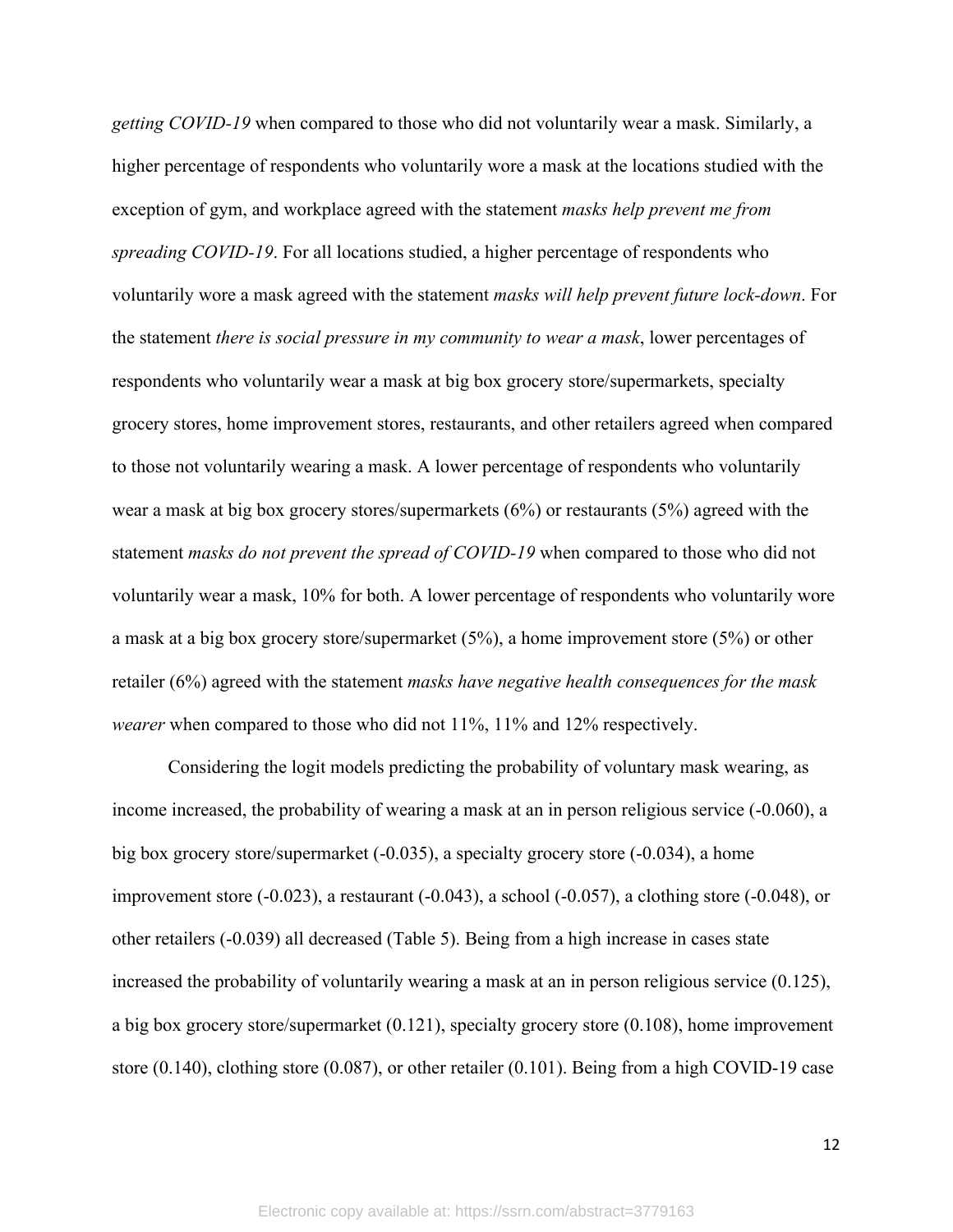per population state decreased the probability of wearing a mask at a big box grocery store (- 0.197), a specialty grocery store  $(-0.225)$ , a gym  $(-0.279)$ , a home improvement store  $(-0.240)$ , a school (-0.200), a clothing store (-0.213), or other retail stores (-0.221). As the COVID-19 impact score on activities outside of work/school increased, the probability that the respondent voluntarily wore a mask at a big box grocery store (0.025), a specialty grocery store (0.039), a restaurant (0.042), or other retail store (0.027) increased. As the COVID-19 score for impact on ability to buy paper products increased, the probability that the respondent wore a mask at an in person religious service (0.076), big box grocery store/supermarket (0.024), home improvement store (0.028), school (0.063), or clothing store (0.042) increased. Agreement that *masks help prevent me from getting COVID-19* increased the probability the respondent wore a mask at a big box grocery store (0.098), home improvement store (0.101), restaurant (0.095), or other retail store (0.108). Agreeing with the statement *masks help prevent me from spreading COVID-19* increased the probability of wearing a mask at an in person religious service (0.151), big box grocery store (0.145), specialty grocery store (0.124), home improvement store (0.118), restaurant (0.126), clothing store (0.120), or other retail store (0.135). Agreement that masks will prevent future lock-downs increased the probability that the respondent wore a mask at all locations studied. The probability that the respondent voluntarily wore a mask at an in person religious service (-0.172), big box grocery store (-0.119), specialty grocery store (-0.142), home improvement store (-0.127), restaurant (-0.156), clothing store (-0.111), or other retail location (- 0.131) decreased if the respondent agreed with the statement *there is social pressure in my community to wear a mask*. Agreeing with the statement *masks do not prevent the spread of COVID-19* decreases the probability the respondent wears a mask to the gym (-0.240), or a restaurant (-0.197).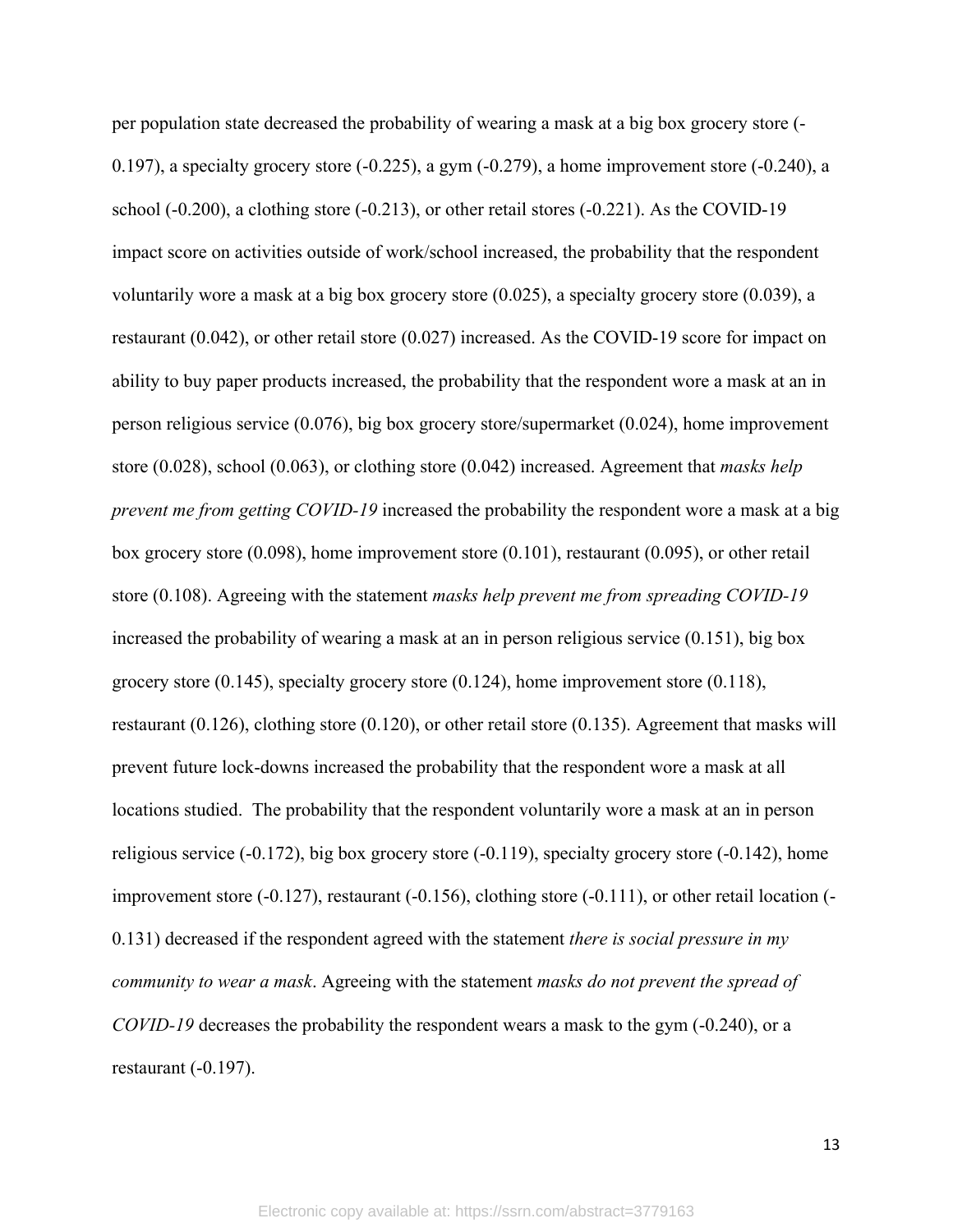#### **Discussion**

Voluntary mask wearing is socially and culturally complicated, and a variety of measurement and reporting issues arise that further complicate analysis of mask wearing behaviors. Voluntary mask wearing varied by demographics and the specific location in question. In order to voluntary wear a mask in a given location, the respondent had to visit that location, which was accounted for explicitly in the data collection and analysis. Yet, the potential exists that particularly concerned citizens and/or those with high-risk family members or young children who may be more likely to wear a mask did not venture to various public places studied, even after restrictions were lessened or eliminated. Media stories have highlighted the lack of return to dining out, for example, even when restaurants are allowed to legally reopen in different geographical regions (Pinsker, 2020). Thus, while mask wearing compliance and behavior was of primary focus of the analysis, other behaviors such as social distancing, staying home as much as possible, avoiding public places, limiting trips, and other more conservative practices are necessarily 'at odds' with mask wearing in public behavior since in order to wear a mask in public, the individual must have ventured into public.

Greater levels of self-reported impact on daily activities due to COVID-19 were reported among those who wore masks voluntarily in the public places studied. It was to be expected that those who reported more directly experienced negative consequences responded by taking actions themselves. Past studies have identified one's own experiences to influence probability of taking action to safeguard against illness. For example, experiencing influenza exposure in the past increased the likelihood of vaccination acceptance in an experimental study (Ibuka et al., 2014). Josef Woodman, CEO of Patients Beyond Borders recently stated "It's much harder for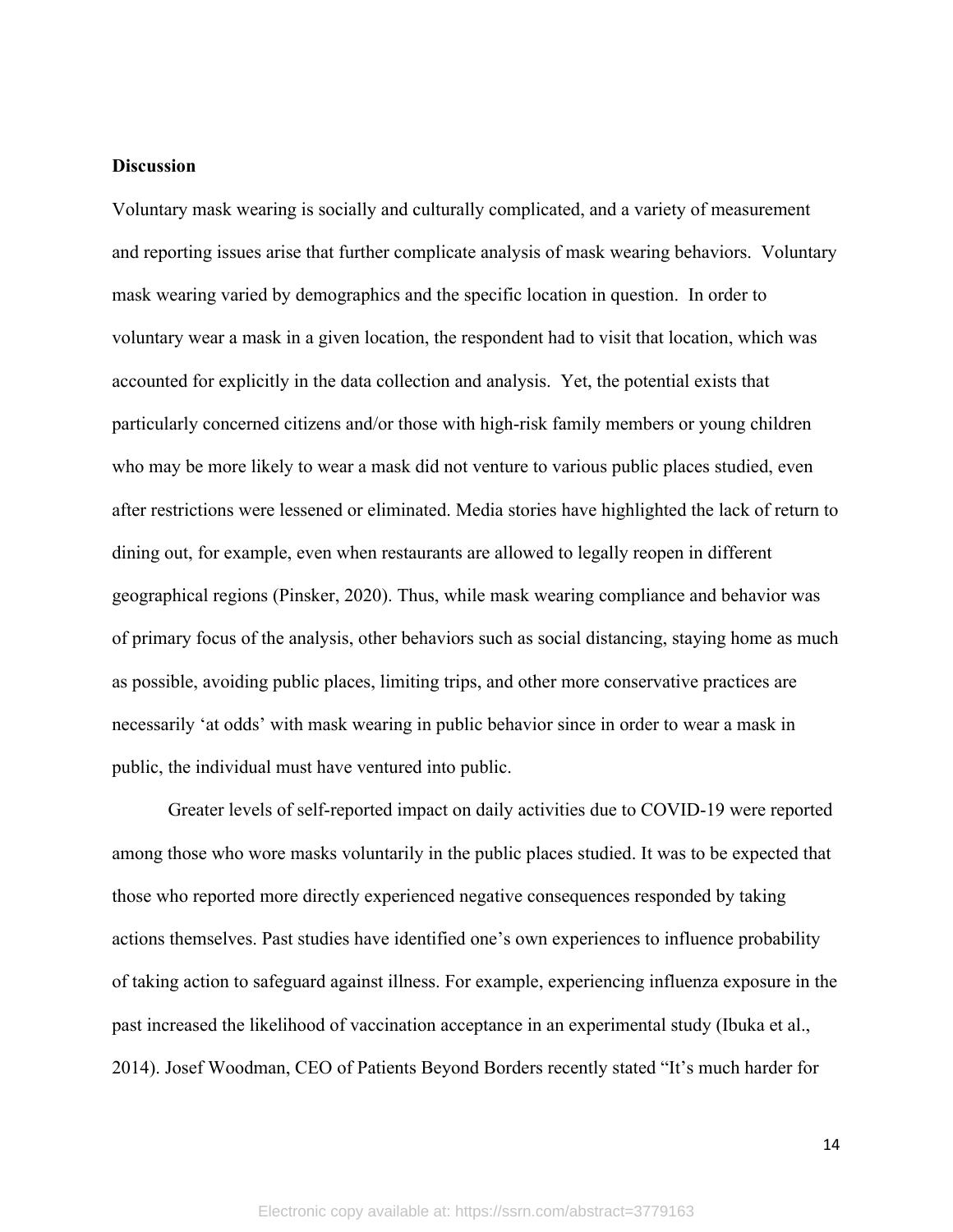Americans to grasp the widespread harm a pandemic can cause, making them less enthusiastic about group sacrifices that can curb the disease.". In the recent Politico article in which he pointed out the recent dodging of pandemics by the U.S. or relatively light impacts of those which did arrive on U.S. soil (Kim, 2020). Lack of dire consequences seen first-hand in other nations, in particular Asian countries who now readily embrace mask wearing, may aid in explaining why U.S. residents do not subscribe as readily to taking individual actions to prevent societal harm.

While personal negative experiences being related to future protective measures is expected, the impacts of social pressure and/or voluntary mask wearing for the protection of others, and not in response to one's own personally incurred costs, is much more complicated. There was a decrease in the probability that a respondent wore a mask to a variety of public places if they agreed that there was social pressure to do so, fundamentally reflecting 'pushing back' against social pressures to wear masks. This rebellion against mask wearing is fodder for debate in mass media. Masks are not worn for a variety of reasons in the U.S. such as seeing mask mandates as an attack on freedom, believing masks make them look weak, believing (incorrectly) masks cut off oxygen supply, or simply finding masks uncomfortable (Kim, 2020). These viewpoints differ when compared particularly to Asian countries where mask wearing is more commonly believed to be part of civic obligation in public health (Kim, 2020).

Arguments about individual rights and unconstitutional restrictions during COVID-19 indeed point to the will of individuals to continue on with chosen practices or behaviors, unfettered by public health restrictions. The Supreme Court rejected, 5 to 4, a request from a church to block enforcement of restrictions on attendance at religious services by the state (Liptak, 2020). A Pew Research Center study found that 79% of Americans believed that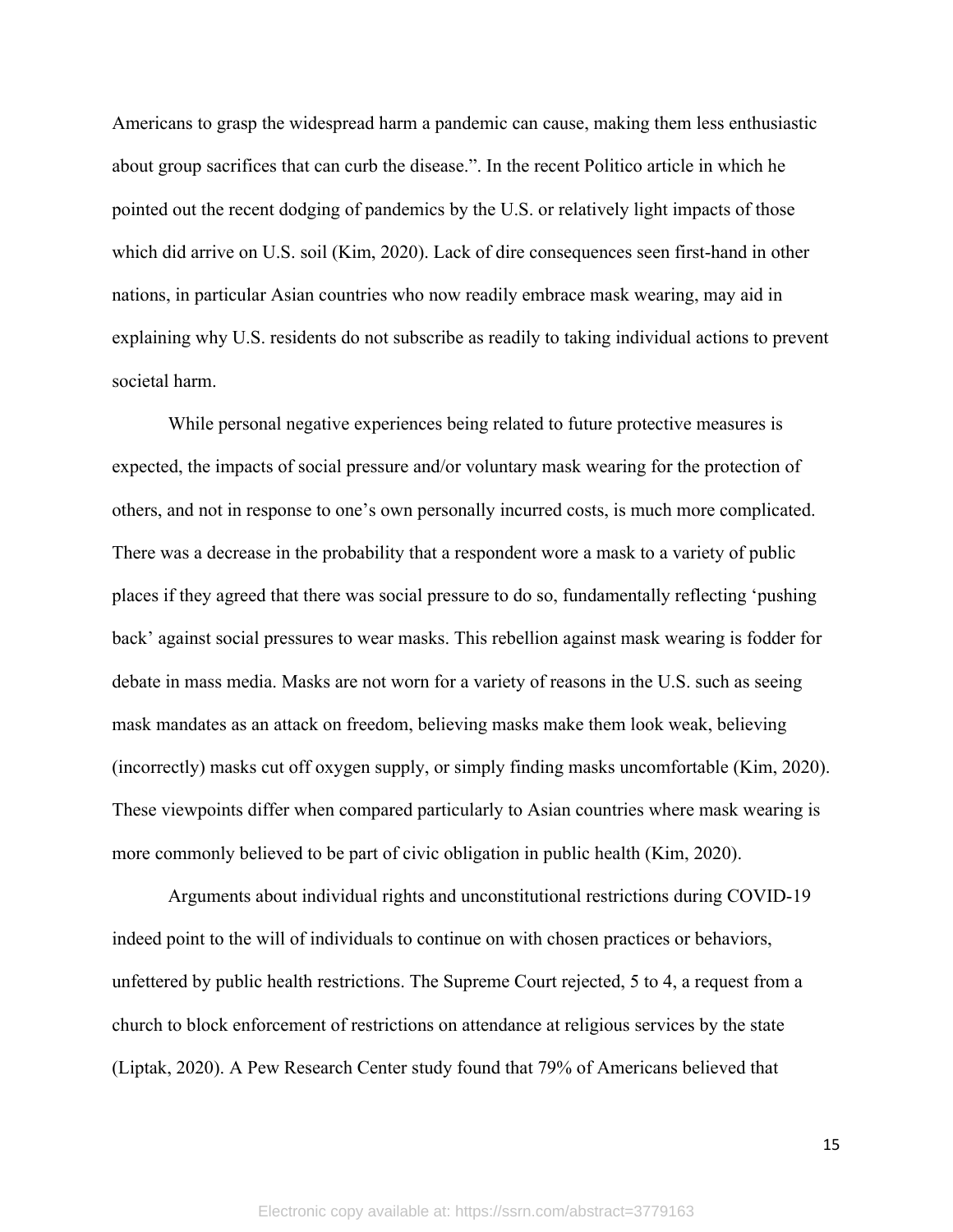religious houses of worship should be required to follow the same social distancing and gathering rules as other organizations or businesses in the same geography, whereas the other 19% believed that they should be offered more flexibility (Pew Research Center, 2020). While the specific location, such as a church versus a grocery store, may impact views, the conversation about putting one's individual preferences ahead of public health needs remains heated and heavily rooted in cultural expectations. Individualism is proposed as one of the reasons that the U.S. is among the few developed countries in the world without a universal health care system, proposed Josef Woodman, CEO of Patients Beyond Borders in a Politico article (Kim, 2020).

Regression analysis has provided evidence, in response to hypothetical scenarios presented to subjects, that altruism, free riding, and bandwagoning were significant motivators in the decision to undergo vaccination (Hershey et al., 1994). Interestingly, that same study found that "Frames stressing the opportunity to free ride increase free riding. Frames stressing altruism do not increase altruism. If generalizable to other settings, these results suggest that public health programs to increase vaccine usage should stress high vaccination rates." (Hershey et al., 1994). Given the finding that the probability of voluntary mask wearing decreased as respondents reported social pressure around mask wearing suggests similarities to framing and presentation of public health programs as those seen in studying vaccination. Social pressure, while working in other regions of the world with a more established mask wearing practice, appears counterproductive. Taken together with past findings about encouraging vaccination, perhaps presentation of high compliance rates in mask wearing would serve public health better than shaming or attempts to convince the public of altruistic aspects of the practice.

Decision making about personal health actions have been shown to be affected by the choices of others. Vaccination produces the externality of reducing transmission of a disease, and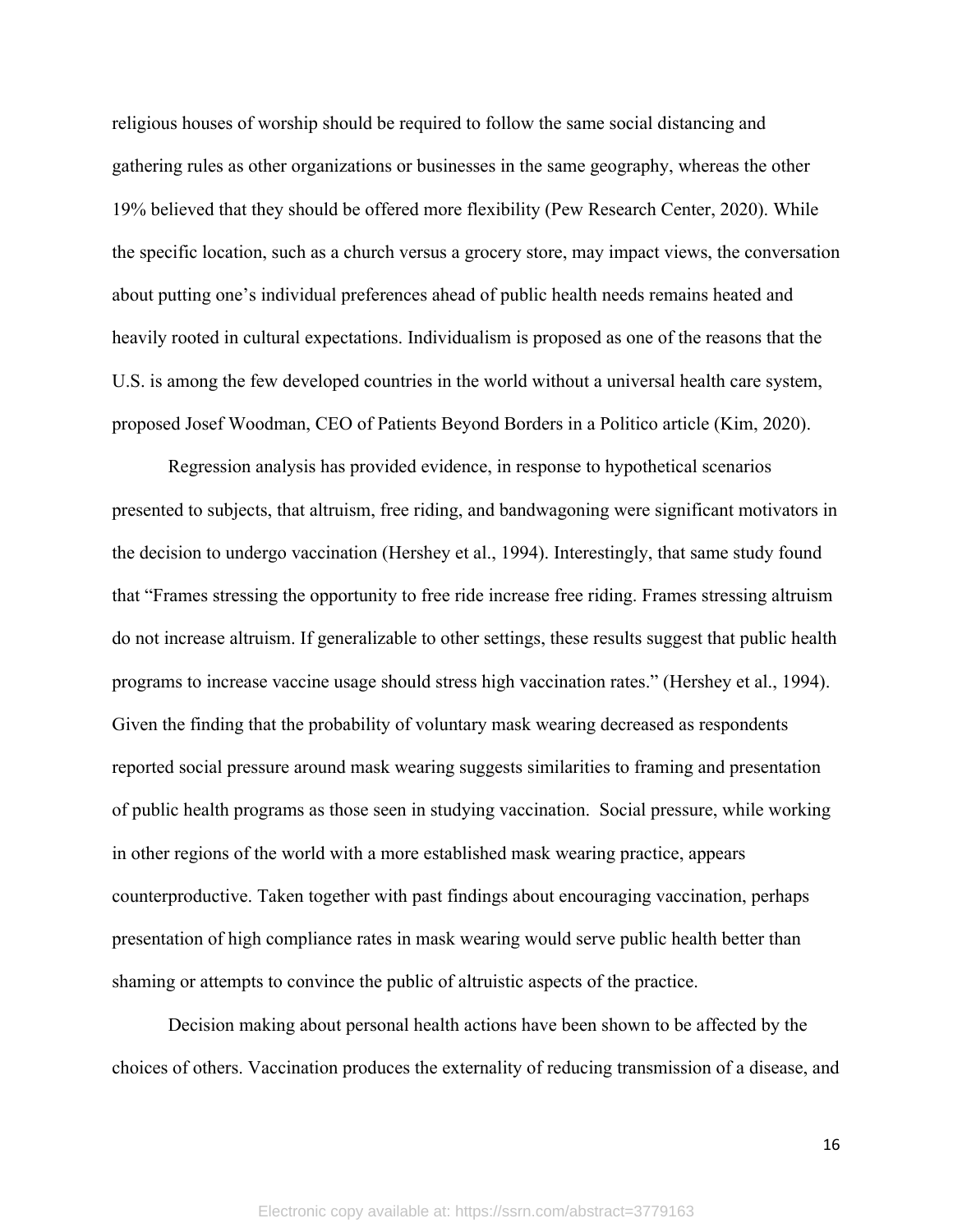can thus provide incentives for others to free-ride on the benefits while not incurring the costs of vaccination themselves (Ibuka et al., 2014). Evidence has been found that altruism, free riding, and bandwagoning were significant motivators for vaccination acceptance against a contagious disease in a hypothetical research study setting (Hershey et al., 1994). In contrast, empirical evidence of vaccination creating peer-pressure rather than free-riding has been found by other researchers in a discrete choice experiment setting (Verelst et al., 2018). Vaccination is not the only health practice to which free-riding, altruism, and bandwogoning behaviors can be hypothesized; washing of hands, various hygiene practices, wearing of facial coverings (masks), and isolating oneself from others when ill can all be considered through these lenses. Adherence to a vaccination protocol is hard to observe socially, but handwashing is more easily casually observed, albeit only while in the restroom or near handwashing facilities. Whether one chooses to isolate themselves when ill to prevent spread to others may be too extreme, as the individual has knowledge of the potential consequences, as they are verifiably ill. But not washing one's hands properly or not wearing a mask when one feels well may indeed be subject to interpretation as to why one would seek to avoid such personal costs when the potential for personal and societal consequences are known. Dating back to 1847 with Dr. Ignaz Semmelweis in Vienna (Jarvis, 1994) handwashing is a known essential component of infection control (Drankiewicz & Dundes, 2003; Larson, 1988). Social pressure applied to hand washing behaviors in individuals have demonstrated varying influence, while organizational culture interventions have shown positive results (Larson, 1988).

Interestingly, Mah et al. (2006) suggested that hand hygiene non-adherence is better addressed by social marketing than by education or policy (Mah et al., 2006). Whitby et al. (2007) highlights the self-interest consideration to motivate hand-hygiene practices (Whitby et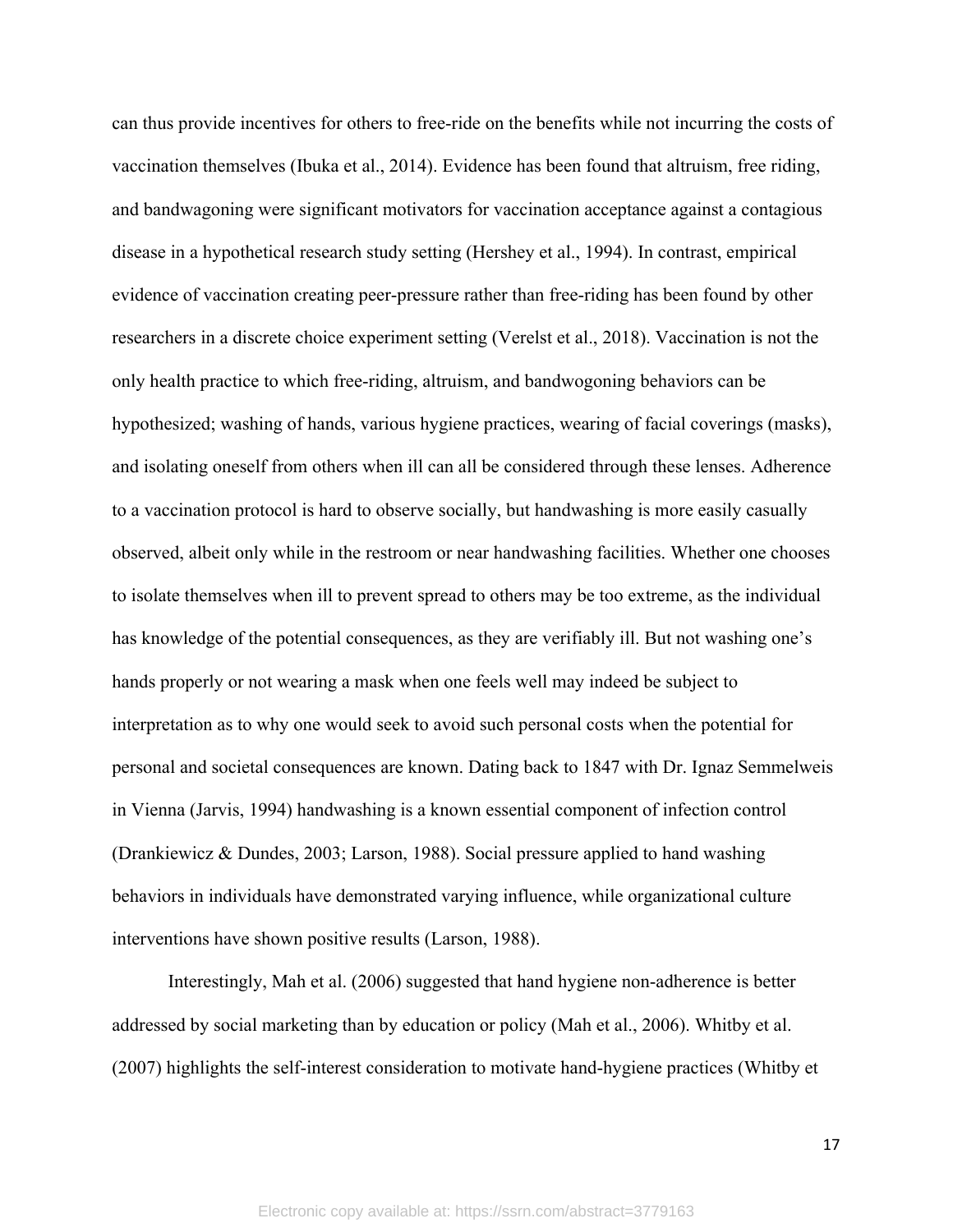al., 2006). Wilson et al. (2011) summarize Rothschild (2000) with respect to management of social issue and public health behaviors as, "In Rothschild's view, the primary benefit to one's self – the key motivator in most situations – is often vague, uncertain, and in the distant future with public health issues. Rather than education, a social marketing approach encompassing free choice, apathy, and inertia is necessary for managing public health behavior." (Wilson et al., 2011; Rothschild, 2000). Wilson et al. (2011) conclude, with respect to hand washing behavior, "Social marketing approaches that tailor intervention messaging to an audience's beliefs, values, and unique knowledge levels should also be considered." (Wilson et al., 2011). Thus, in order to craft meaningful social marketing, we must first understand the audience's beliefs, values, and knowledge; arguably any given population will have multiple audiences to be considered, with varying starting points with respect to knowledge or varying viewpoints on the topic.

#### **Conclusions and Implications**

Overarching conceptually to this analysis is the notion that individual behaviors have spillover effects to public health outcomes, in addition to (potentially) influencing an individual's personal health. Free-riding behavior was observed quite readily in the sense that U.S. residents reported a belief that masks have a role in society in responding to the COVID-19 pandemic crisis, yet those same individuals reported not wearing masks in various public places. Admittedly, freeriding is only one possible explanation for this finding, which applies in the sense that respondents believe that there is a role for masks, but that the role did not extend to them as individuals in all of the public places studied and/or at all times. Alternative explanations include incorrect or incomplete knowledge about suggested mask wearing in public which could lead to a mis-match in reporting that they indeed believe that masks have a role in the public health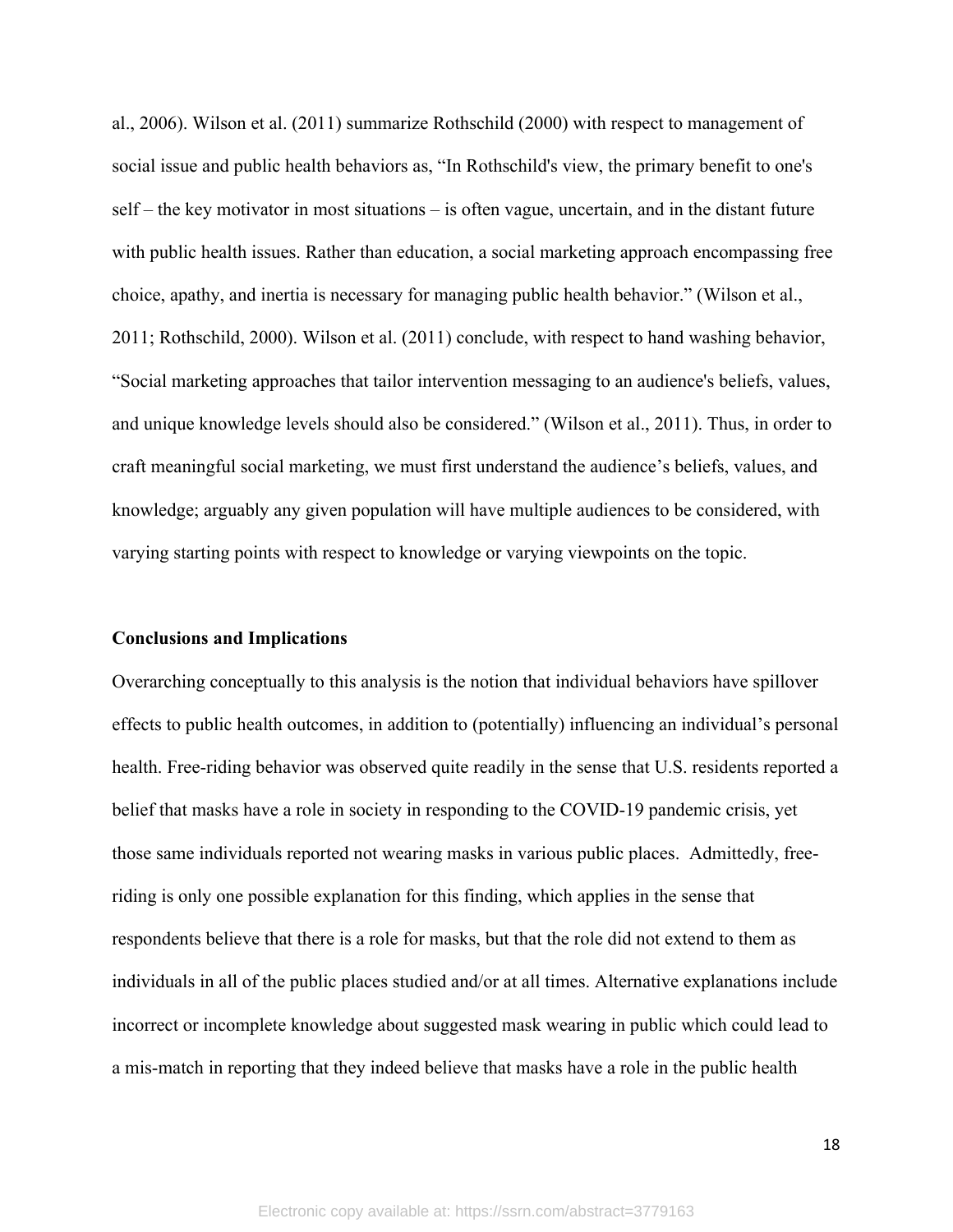response but that they legitimately did not understand what that role was suggested to be at the time data was collected. Alternatively, it is possible that individuals viewed specific locations, such as religious gatherings, as exempt in some way and/or that they prefer to avoid mask waring in some locations (i.e. gyms) due to personal comfort or preference, although they still agree that masks have a role in other places.

Mask wearing (or lack thereof) in public is visually observable and thus a practice that is easily socially responded to through shaming, ostracizing, or positive recognition. In contrast to the readily observed mask wearing, hand washing after using the restroom is observable only to those present in the restroom for that short period of time and vaccination decisions are not readily observable to a casual passerby. Even though mask wearing is easily observed we do not find evidence of bandwagoning behavior in the sense that respondents do not seem to respond positively to social pressures in their community to wear masks by an increase in mask wearing. In fact, a decrease in the probability of voluntary wearing was discovered. There are a variety of reasons why social pressure may not yield positive changes in behavior, including fear in the U.S. surrounding such pressure due to violence in response to masks, including physical violence against, and even the killing of, those attempting to apply pressure on others in national news events, who are often retail workers (MacFarquhar, 2020). Some evidence of altruism in mask wearing was found as individuals who self-reported beliefs that mask wearing could help others and their communities reported greater voluntary wearing personally. Shim et al. (2012) incorporated altruism into game-theoretic models of vaccination for influenza and conclude that promoting altruism could be a potential strategy to improve public health outcomes (Shim et al., 2012). Given the negative finding surrounding the use of social pressure and positivity associated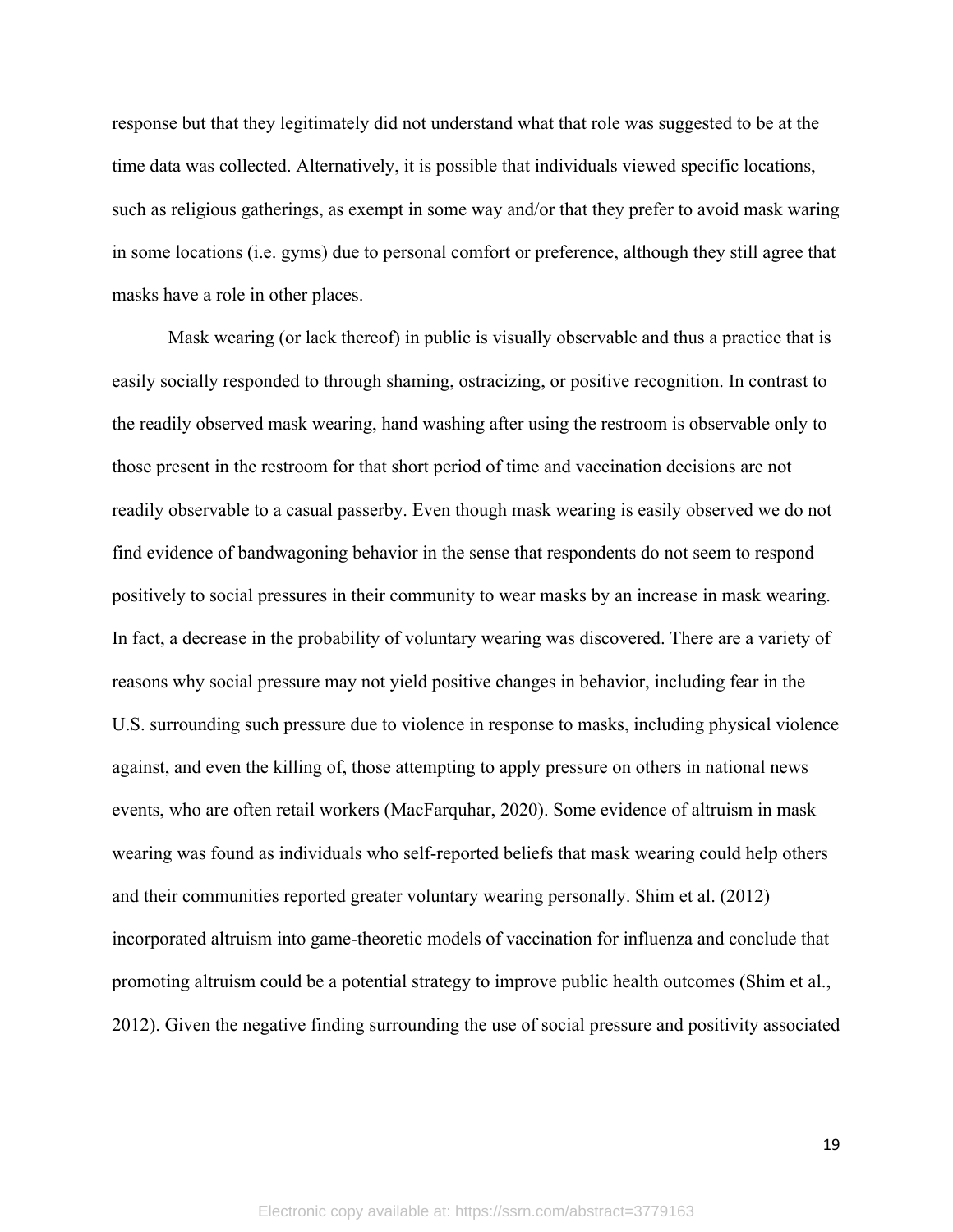with altruism, this analysis lends support the notion that altruism promotion may be a potential strategy to improve voluntary mask wearing.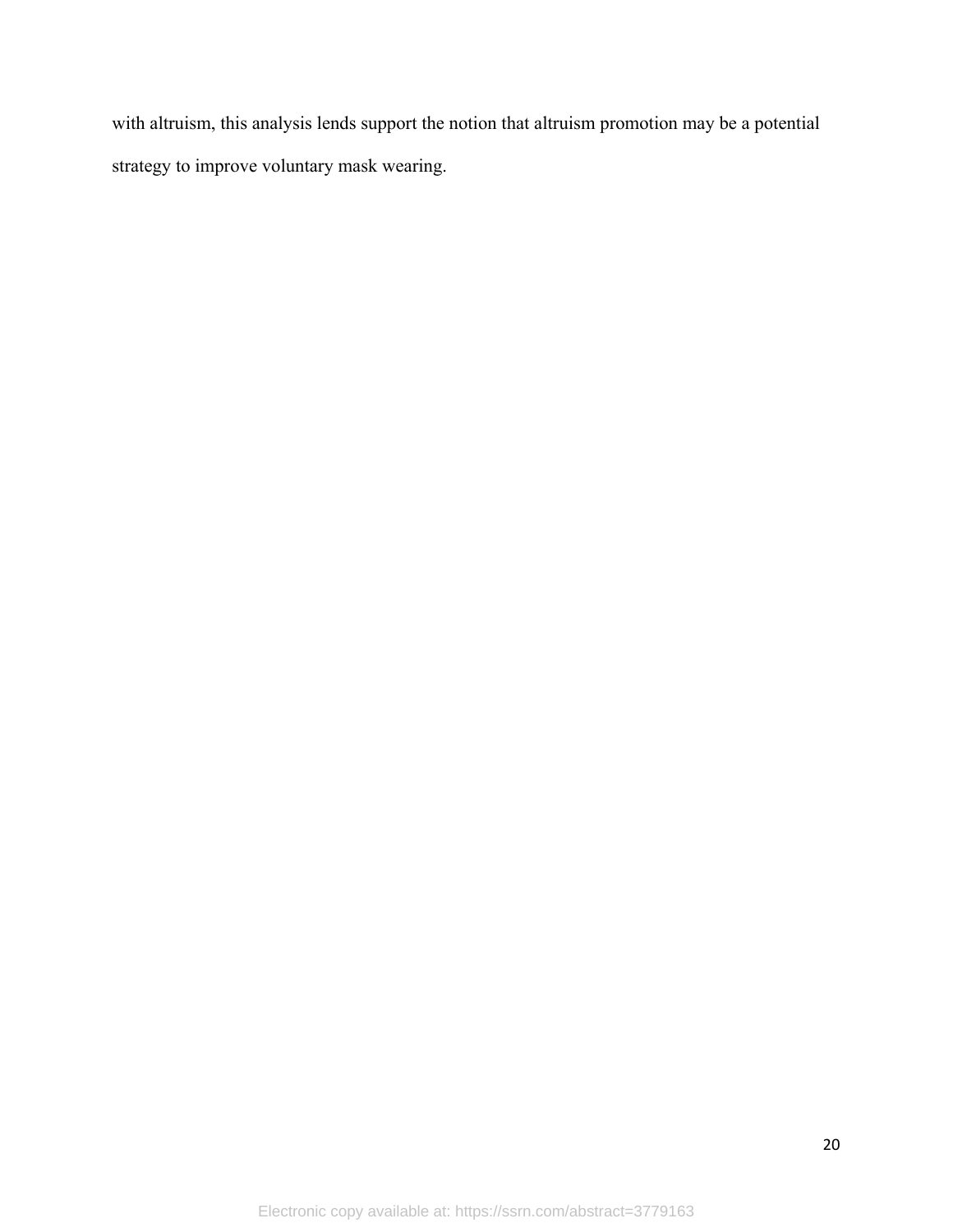# **References**

Acock, A. C. A Gentle Introduction to Stata 6th ed. College Station: Stata Press; 2018.

Andreoni, J. Impure altruism and donations to public goods: a theory of warm-glow giving. *Econ J* 100, 464–477 (1990).<http://doi:10.2307/2234133>

Bavel, J.J.V., Baicker, K., Boggio, P.S. *et al.* Using social and behavioural science to support COVID-19 pandemic response. *Nat Hum Behav* 4, 460–471 (2020). <https://doi.org/10.1038/s41562-020-0884-z>

Cantarelli, P., Belle, N., Belardinelli, P., Behavioral public HR: Experimental evidence on cognitive biases and debiasing interventions. *Rev. Public Pers. Adm.* 40(1), 56-81 (2018). [https://doi.org/10.1177/0734371X18778090](https://doi.org/10.1177%2F0734371X18778090)

CBS News. 6 states report record-high jumps in coronavirus cases as reopening plans weighed. *CBS News* <https://www.cbsnews.com/news/coronavirus-cases-6-states-report-record-highs/>(17 Jun 2020)

CDC A. Lesson 1: Introduction to Epidemiology- section 1. *CDC*  [https://www.cdc.gov/csels/dsepd/ss1978/Lesson1/Section1.html#\\_ref1](https://www.cdc.gov/csels/dsepd/ss1978/Lesson1/Section1.html#_ref1) (18 May 2012)

CDC B. Lesson 1: Introduction to Epidemiology- section 6. *CDC*  <https://www.cdc.gov/csels/dsepd/ss1978/lesson1/section6.html> (18 May 2012)

CDC C. Lesson 1: Introduction to Epidemiology- section 7. *CDC*  <https://www.cdc.gov/csels/dsepd/ss1978/lesson1/section7.html> (18 May 2012)

CDC D. COVID-19 Cases. *CDC* [https://www.cdc.gov/coronavirus/2019-ncov/cases](https://www.cdc.gov/coronavirus/2019-ncov/cases-updates/cases-in-us.html)[updates/cases-in-us.html](https://www.cdc.gov/coronavirus/2019-ncov/cases-updates/cases-in-us.html) (18 Jun 2020)

Cheng, K.K., Lam, T.H., Leung, C.C., Wearing face masks in the community during the COVID-19 pandemic: altruism and solidarity. The Lancet (2020). [https://doi.org/10.1016/S0140-](https://doi.org/10.1016/S0140-6736(20)30918-1) [6736\(20\)30918-1](https://doi.org/10.1016/S0140-6736(20)30918-1)

Cohen, L., Rothschild, H., The bandwagons of medicine. *Perspect. Biol. Med.* 4(22), 531-538 (1979). https:/[/10.1353/pbm.1979.0037](https://doi.org/10.1353/pbm.1979.0037)

Colman, A. Group think: Bandwagon effect. In Colman, Andrew (Ed.), Oxford dictionary of psychology 77. Oxford, U.K. (2003).

Cornes, R., Sandler, T. Easy riders, joint production, and public goods. *Econ J.* 94, 580–598 (1984) <http://doi:10.2307/2232704>

Drankiewicz, D., Dundes, L. Handwashing among female college students. *AM. J. Infect. Control* 31(2), 67-71 (2003)<https://doi.org/10.1067/mic.2003.6>

Gosset, WS. The probable error of a mean. Biometrika. 1908; 6: 1–25.

Hershey, J.C., Asch, A., Thumasathit, T., Meszaros, J., Walters, V.V. The roles of altruism, free riding, and bandwagoning in vaccination decisions. *Organ Behav Hum Decis Process* 59, 177- 187 (1994). <https://doi.org/10.1006/obhd.1994.1055>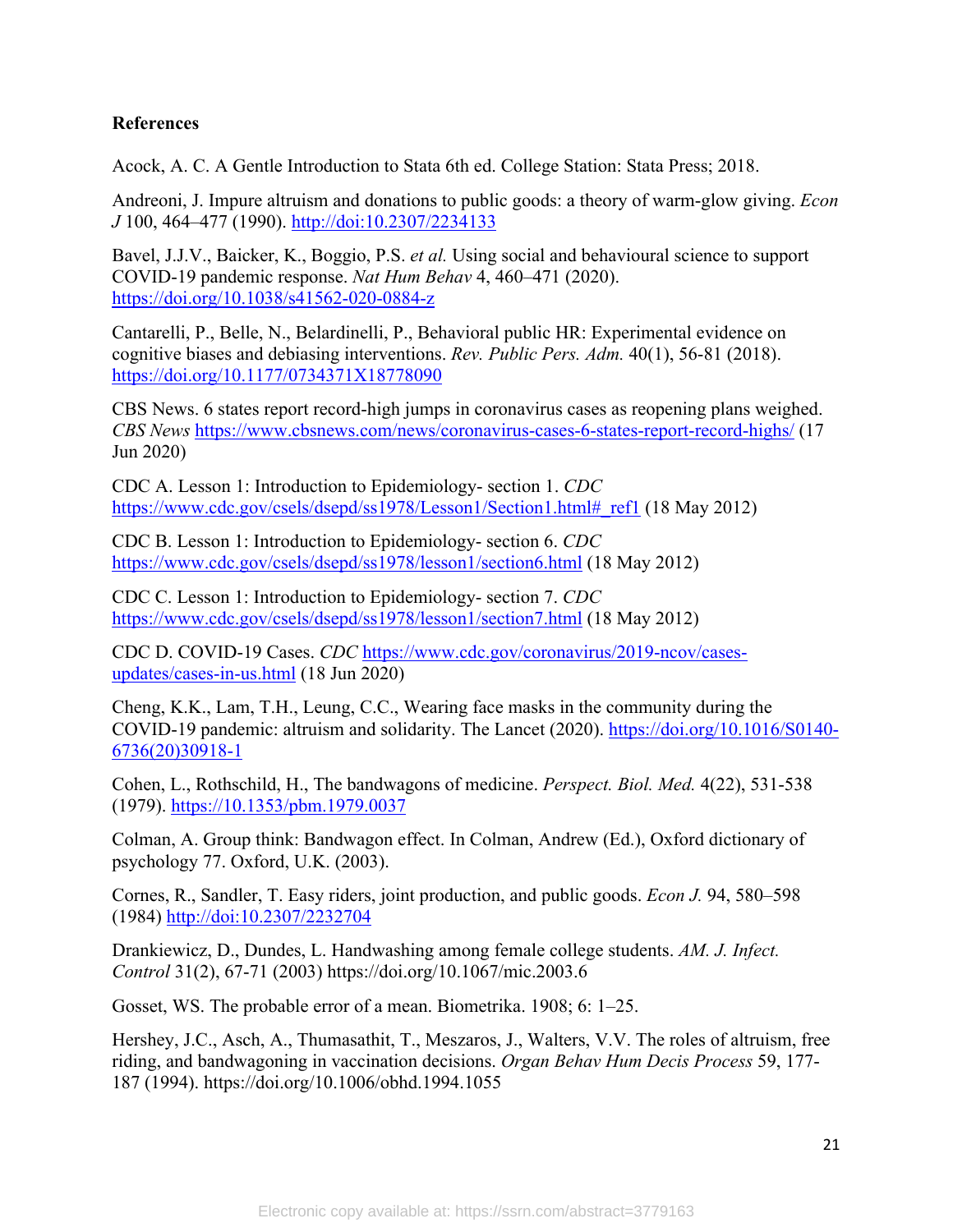Ibuka, Y., Li, M., Vietri, J., Chapmen, G., Galvani, A., Free-riding behavior in vaccination decisions: An experimental study. *PlOS ONE* 9(1), e87164 (2014) <https://doi.org/10.1371/journal.pone.0087164>

Jarvis, W. Handwashing—the Semmelweis lesson forgotten?. The Lancet, 344(8933), 1311-1312 (1994)

Kantar. About Kantar. *Kantar* (2020)<https://www.kantar.com/about>

Kim, C., What a Korean teenage fashion trend reveals about the culture of mask-wearing. *Politico* [https://www.politico.com/news/magazine/2020/08/11/what-a-korean-teenage-fashion](https://www.politico.com/news/magazine/2020/08/11/what-a-korean-teenage-fashion-trend-reveals-about-the-culture-of-mask-wearing-393204?utm_source=pocket-newtab)[trend-reveals-about-the-culture-of-mask-wearing-393204?utm\\_source=pocket-newtab](https://www.politico.com/news/magazine/2020/08/11/what-a-korean-teenage-fashion-trend-reveals-about-the-culture-of-mask-wearing-393204?utm_source=pocket-newtab) (11 Aug 2020)

Larson, E. A causal link between handwashing and risk of infection? Examination of the evidence. *Infect. Control Hosp. Epidemiol* 9(1), 28-36 (1988) <https://doi.org/10.1086/645729>

Liptak, A., Split 5 to 4, Supreme Court rejects Nevada church's challenge to shutdown restrictions. *The New York Times* [https://www.nytimes.com/2020/07/24/us/supreme-court](https://www.nytimes.com/2020/07/24/us/supreme-court-nevada-church-coronavirus.html%20(24)[nevada-church-coronavirus.html \(24](https://www.nytimes.com/2020/07/24/us/supreme-court-nevada-church-coronavirus.html%20(24) Aug 2020)

MacFarquhar, N. Who's enforcing mask rules? Often retail workers, and they're getting hurt." *The New York Times* https://www.nytimes.com/2020/05/15/us/coronavirus-masks-violence.html (8 Sept 2020)

Mah, M., Deshpande, S., Rothschild, M. Social marketing: a behavior change technology for infection control. *Am. J. Infect. Control* 34(7), 452-457 (2006) [https://10.1016/j.ajic.2005.12.015.](https://10.1016/j.ajic.2005.12.015)

Pew Research Center. Americans oppose religious exemptions from Coronavirus-related restrictions. *Pew Research Center Religion and Public Life* [https://www.pewforum.org/2020/08/07/americans-oppose-religious-exemptions-from](https://www.pewforum.org/2020/08/07/americans-oppose-religious-exemptions-from-coronavirus-related-restrictions/%20(07)[coronavirus-related-restrictions/ \(07](https://www.pewforum.org/2020/08/07/americans-oppose-religious-exemptions-from-coronavirus-related-restrictions/%20(07) Aug 2020)

Pinsker, S. Restaurants may be reopening, but will dining out be the same? *The Washington post* [https://www.washingtonpost.com/outlook/2020/06/14/restaurants-may-be-reopening-will-dining](https://www.washingtonpost.com/outlook/2020/06/14/restaurants-may-be-reopening-will-dining-out-be-same/)[out-be-same/](https://www.washingtonpost.com/outlook/2020/06/14/restaurants-may-be-reopening-will-dining-out-be-same/) (14 Jun 2020)

Qualtrics. Online Survey Tool. *Qualtrics (*2020) [https://www.qualtrics.com/core-xm/survey](https://www.qualtrics.com/core-xm/survey-software/)[software/](https://www.qualtrics.com/core-xm/survey-software/)

Rothschild, M. Carrots, sticks, and promises: a conceptual framework for the management of public health and social issues behaviors. *Soc. Mark. Q.* 6(4), 86-114 (2000) <https://doi.org/10.1080/15245004.2000.9961146>

Shim, E., Chapmen, G.B, Townsend J.P., Galvane, A. The influence of altruism on influenza vaccination decisions. *J. R. Soc. Interface* 9, 2234–2243 (2012). <https://doi.org/10.1098/rsif.2012.0115>

StataCorp. Stata Statistical Software: Release 16. College Station: StataCorp LLC; 2019).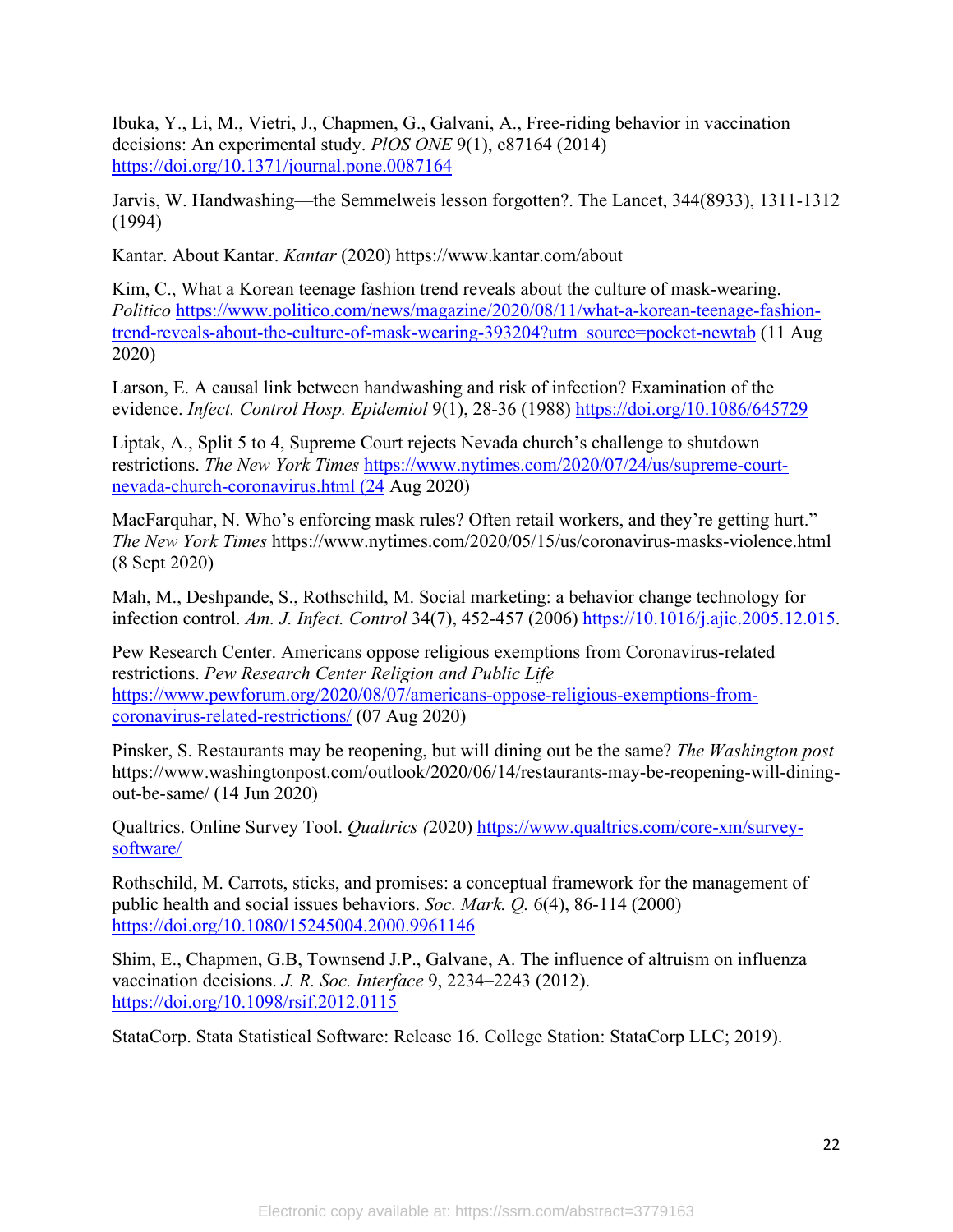Train, K., and M. Weeks. "Discrete Choice Models in Preference Space and Willingnessto-Pay Space." Applications of Simulation Methods in Environmental and Resource Economics. R. Scarpa and A. Alberini, eds. Dordrecht, the Netherlands: Springer, 2005, pp. 1–16.

U.S. Census Bureau. Annual Estimates of the Resident Population for Selected Age Groups by Sex for the United States, States, Counties and Puerto Rico Commonwealth and Municipios: April 1, 2010 to July 1, 2015. (2016)

Van den Hoven, M. Why one should do one's bit: thinking about free riding in the context of public health ethics. *Public Health Ethics* 5, 154-160 (2012).<https://doi.org/10.1093/phe/phs023>

Verelst, F., Willem, L., Kessels, R., Beutels, P., Individual decisions to vaccinate one's child or oneself: A discrete choice experiment rejecting free-riding motives. *Soc. Sci. Med.* 207, 106-116 (2018) <https://doi.org/10.1016/j.socscimed.2018.04.038>

Welch, BL. The generalization of 'student's' problem when several different population variances are involved. Biometrika. 1947; 34: 28–35.

Whitby, M., Pesso-Silva, C.L., McLaws, M.L. Behavioural considerations for hand hygiene practices: the basic building blocks. *J. Hosp. Infect.* 65(1), 1-8 (2006) https:// [10.1016/j.jhin.2006.09.026](https://doi.org/10.1016/j.jhin.2006.09.026) 

Wilson, S., Jacob, C., Powell, D. Behavior-change interventions to improve hand-hygiene practice: a review of alternatives to education. *Crit. Public Health* 21, 119-127 (2011) <https://doi.org/10.1080/09581591003786122>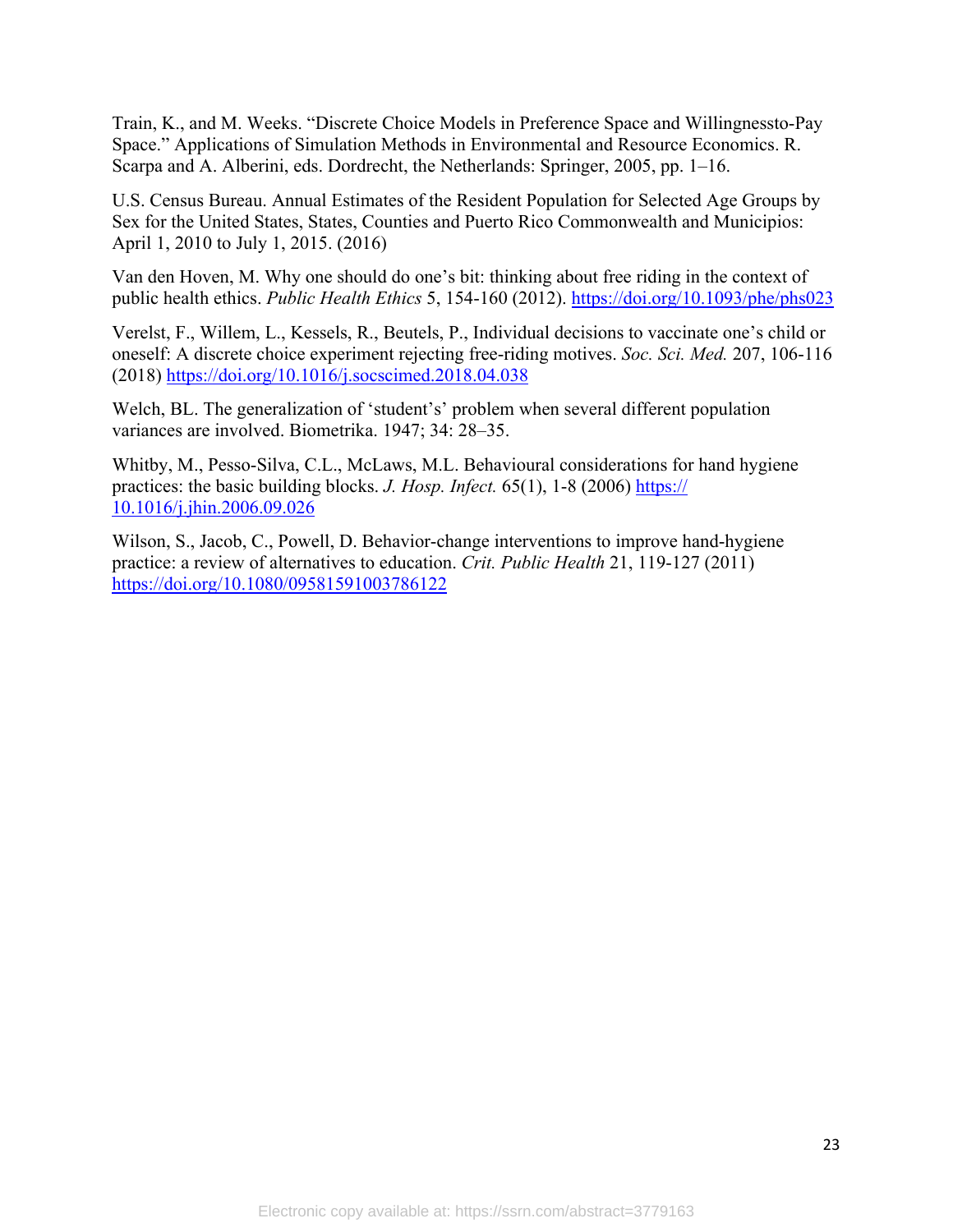|                                            | Do masks have a role in U.S.    |              |  |  |
|--------------------------------------------|---------------------------------|--------------|--|--|
|                                            | society to prevent viral spread |              |  |  |
| <b>Demographic Variable</b>                | Yes $n=996$                     | No $n=202$   |  |  |
| Gender                                     |                                 |              |  |  |
| Male                                       | 47                              | 51           |  |  |
| Female                                     | 53                              | 49           |  |  |
| Age                                        |                                 |              |  |  |
| 18-24                                      | 10                              | 10           |  |  |
| 25-34                                      | $17^{\Psi}$                     | $24^{\Psi}$  |  |  |
| 35-44                                      | 16                              | 19           |  |  |
| 45-54                                      | 18                              | 21           |  |  |
| 55-65                                      | 17                              | 16           |  |  |
| $65 +$                                     | $22^{\Psi}$                     | $9^{\Psi}$   |  |  |
| Income                                     |                                 |              |  |  |
| \$0-\$24,999                               | $22^{\Psi}$                     | $33^{\Psi}$  |  |  |
| \$25,000-\$49,999                          | 25                              | 26           |  |  |
| \$50,000-\$74,999                          | 18                              | 18           |  |  |
| \$75,000-\$99,999                          | 13                              | 13           |  |  |
| \$100,000 and higher                       | $21^{\Psi}$                     | $9^{\Psi}$   |  |  |
| Education                                  |                                 |              |  |  |
| Did not graduate from high school          | 3                               | 3            |  |  |
| Graduated from high school, Did not attend | $27^{\Psi}$                     | $37^{\Psi}$  |  |  |
| college                                    |                                 |              |  |  |
| Attended College, No Degree earned         | 23                              | 29           |  |  |
| Attended College, Associates or Bachelor's | $33^{\Psi}$                     | $22^{\Psi}$  |  |  |
| Degree earned                              |                                 |              |  |  |
| Attended College, Graduate or Professional | $14^{\Psi}$                     | $9^{\Psi}$   |  |  |
| Degree earned                              |                                 |              |  |  |
| Region of residence                        |                                 |              |  |  |
| Northeast                                  | $20^{\mathrm{T}}$               | $11^{\Psi}$  |  |  |
| South                                      | 38                              | 44           |  |  |
| Midwest                                    | 21                              | 24           |  |  |
| West                                       | 21                              | 21           |  |  |
| State COVID status                         |                                 |              |  |  |
| High number of cases                       | 68                              | 63           |  |  |
| High number of cases by population         | 15                              | 12           |  |  |
| High increase in cases                     | $21^{\Psi}$                     | $28^{\rm y}$ |  |  |

Table 1. Demographics for respondents who reported masks have a role in U.S. society to prevent viral spread and those who do not.

<sup>Ψ</sup>Indicates the percentage or mean of respondents who indicated there had children in their household and those that did not is statistically different at the <0.05 level <sup>1</sup>Indicated on a scale from 1 (strongly disagree) to 5 (strongly agree).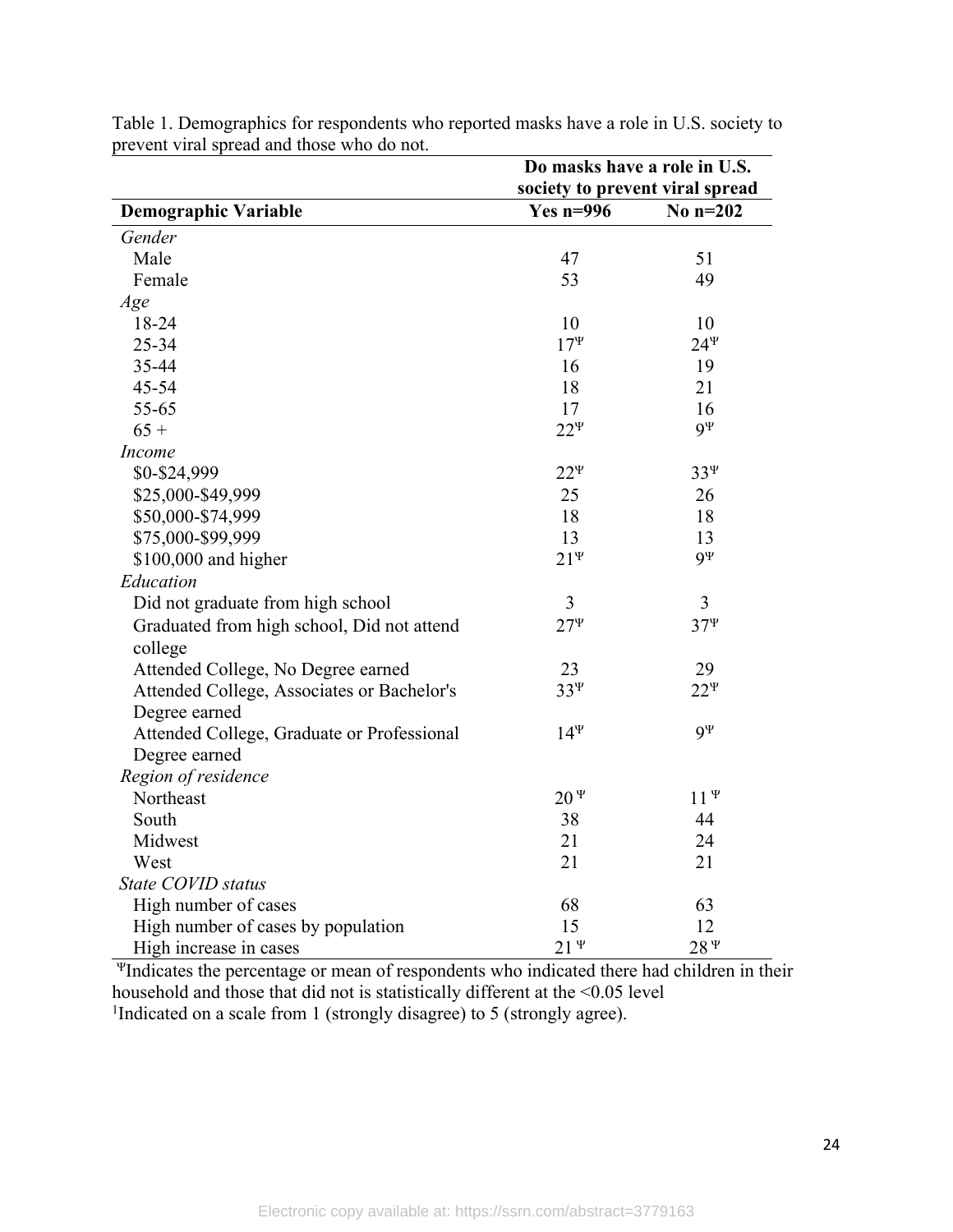| л.                      | Voluntarily          | Gender                             |                                    | O                  | Income              |                                    | Education       | Child Status        |                 |
|-------------------------|----------------------|------------------------------------|------------------------------------|--------------------|---------------------|------------------------------------|-----------------|---------------------|-----------------|
|                         | wears a              |                                    |                                    |                    |                     |                                    | College or      | No Kids             | Kids            |
|                         | mask                 | Female                             | Male                               | Lower <sup>3</sup> | Higher              | No college                         | more            |                     |                 |
| In person religious     | $52ab^{1,2}$         | 54                                 | 51                                 | $58$ <sup>ty</sup> | $47^{\Psi}$         | 57 <sup>14</sup>                   | $46^{\Psi}$     | 51                  | 54              |
| service                 | $N = 325$            | $N = 137$                          | $N = 188$                          | $N = 151$          | $N = 174$           | $N=176$                            | $N = 149$       | $N = 202$           | $N = 123$       |
| Big box grocery         | 63c <sup>†</sup>     | 69 <sup>ft</sup>                   | $57$ f $\Psi$                      | $69$ † $\Psi$      | 59 <sup>†</sup> Y   | $64^{\dagger}$                     | 62 <sup>†</sup> | 64 <sup>†</sup>     | 61 <sup>†</sup> |
| store/supermarket       | $N = 884$            | $N = 460$                          | $N = 424$                          | $N = 400$          | $N = 484$           | $N = 459$                          | $N = 425$       | $N = 624$           | $N = 260$       |
| Specialty grocery store | 59cd <sup>†</sup>    | 66 <sup>ft</sup>                   | $53^{\Psi}$                        | $65$ <sup>ty</sup> | $55^{\text{fY}}$    | 62 <sup>†</sup>                    | 57 <sup>†</sup> | 61 <sup>†</sup>     | 57 <sup>†</sup> |
|                         | $n=655$              | $N = 333$                          | $N = 322$                          | $N = 289$          | $N = 366$           | $N = 335$                          | $N = 320$       | $N = 449$           | $N = 206$       |
| Gym                     | 49ae                 | 52                                 | 48                                 | 54                 | 46                  | 53                                 | 44              | 45                  | 55              |
|                         | $N = 236$            | $N=91$                             | $N = 145$                          | $N = 100$          | $N=136$             | $N = 128$                          | $N = 108$       | $N=139$             | $N=97$          |
| Home improvement        | 60cf <sup>†</sup>    | $65$ <sup>†<math>\Psi</math></sup> | $55$ <sup>†<math>\Psi</math></sup> | $65$ <sup>ty</sup> | 56 <sup>†</sup>     | 62 <sup>†</sup>                    | 58 <sup>†</sup> | 61 <sup>†</sup>     | 56 <sup>†</sup> |
| store                   | $n=729$              | $N = 363$                          | $N = 366$                          | $N = 317$          | $N = 412$           | $N = 364$                          | $N = 365$       | $N = 520$           | $N = 209$       |
| Restaurant              | 51a                  | 54                                 | 49                                 | $57$ <sup>ty</sup> | $47^{\Psi}$         | $55^{\rm t}$                       | 48              | 52                  | 50              |
|                         | $N = 525$            | $N = 248$                          | $N = 277$                          | $N = 232$          | $N = 293$           | $N = 273$                          | $N = 252$       | $N = 362$           | $N=163$         |
| Workplace               | $42e^{t}$            | 43 <sup>†</sup>                    | 41 <sup>†</sup>                    | $44^{\frac{1}{3}}$ | 40 <sup>†</sup>     | 43 <sup>†</sup>                    | 41 <sup>†</sup> | 40 <sup>†</sup>     | 45              |
|                         | $n=463$              | $N = 210$                          | $N = 253$                          | $N = 200$          | $N = 263$           | $N = 248$                          | $N = 215$       | $N = 289$           | $N=174$         |
| School                  | $56abc$ <sup>†</sup> | 65 <sup>†</sup>                    | $50^{\rm T}$                       | $63+$              | 50                  | 61 <sup>†</sup>                    | 50              | 59 <sup>†</sup>     | 53              |
|                         | $n=199$              | $N=80$                             | $N=119$                            | $N = 89$           | $N = 110$           | $N = 105$                          | $N=94$          | $N = 104$           | $N=95$          |
| Clothing store          | 59bdf <sup>t</sup>   | 64 <sup>1</sup>                    | 54 <sup>14</sup>                   | $661\Psi$          | $53^{\Psi}$         | $63$ <sup>†<math>\Psi</math></sup> | $54^{\Psi}$     | 59 <sup>†</sup>     | 58 <sup>†</sup> |
|                         | $n=578$              | $N = 284$                          | $N = 294$                          | $N = 172$          | $N = 318$           | $N = 323$                          | $N = 255$       | $N = 386$           | $N=192$         |
| Retail store other than | 62cf <sup>†</sup>    | $67$ ty                            | $58f^{\text{H}}$                   | $68 + 49$          | $58^{\text{f}\Psi}$ | $64^{\frac{1}{3}}$                 | 60 <sup>†</sup> | $65^{\text{f}\Psi}$ | $57^{fY}$       |
| grocery, clothing, or   | $n = 754$            | $N = 374$                          | $N = 380$                          | $N = 347$          | $N = 407$           | $N = 400$                          | $N = 354$       | $N = 525$           | $N = 229$       |
| home improvement        |                      |                                    |                                    |                    |                     |                                    |                 |                     |                 |

Table 2. Percent (%) of respondents who reported that masks have a role in U.S. society in response to COVID-19 who can and do visit various public locations and voluntarily wear a mask. N given in table and specific to each location.

<sup>1</sup>Percentage of respondents who said no for each category was dropped for brevity.

<sup>†</sup>Indicates the percentage who said yes is statistically different than the percentage that said no.

<sup>2</sup>Matching lowercase letters indicates the percentage is the same down the column. For example the percentage who voluntarily wear a mask in an in person religious service is equal to the percentage who voluntarily wear a mask to the gym, but statistically different from the percentage who wear a mask in a big box grocery store/supermarket.

<sup>Ψ</sup>Indicates the percentage of respondents within the category are statistically different for that location. For example, the percentage of woman who voluntarily wore a mask in a big box grocery store/supermarket is statistically different than the percentage of men.

<sup>3</sup>Lower income is defined as \$49,999 or less, higher income is defined as \$50,000 or greater.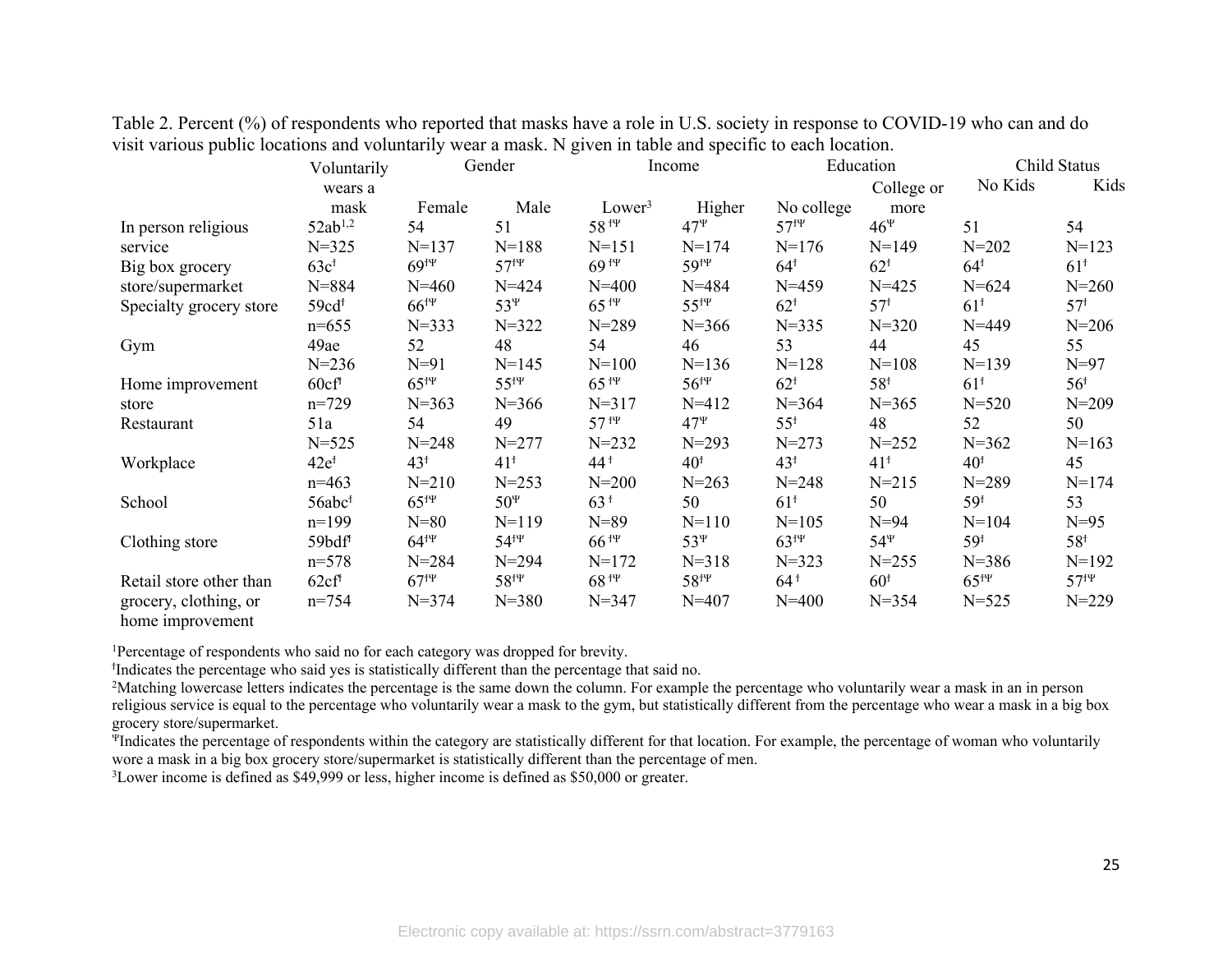|                                           | Voluntarily wears<br>mask | Your daily activities<br>outside of<br>work/school | Ability to buy paper<br>products (e.g., toilet<br>paper, paper towels) | Ability to find meat,<br>milk, and perishable<br>grocery items | Activities related to<br>your work/school |
|-------------------------------------------|---------------------------|----------------------------------------------------|------------------------------------------------------------------------|----------------------------------------------------------------|-------------------------------------------|
| In person religious service               | Yes $n=170$               | 3.88(1.43)                                         |                                                                        |                                                                |                                           |
|                                           | No $n=155$                | 3.80(1.33)                                         |                                                                        |                                                                |                                           |
| Big box grocery                           | Yes $n=559$               | $3.90^{\rm o}$ (1.42)                              | $3.66^{\circ}$ (1.34)                                                  | $3.17 \frac{\Psi}{2}(1.39)$                                    |                                           |
| store/supermarket                         | No $n=325$                | $3.65^{\rm o}(1.41)$                               | $3.41^{\circ}$ (1.33)                                                  | $2.96\text{ }^{\circ}\text{ (1.38)}$                           |                                           |
| Specialty grocery store                   | Yes $n=390$               | $4.05\,$ <sup>4</sup> (1.38)                       | $3.69$ <sup>4</sup> (1.38)                                             | 3.23(1.44)                                                     |                                           |
|                                           | No $n=265$                | $3.71 \text{ }^{\circ}$ (1.32)                     | $3.47^{\frac{w}{2}}(1.30)$                                             | 3.07(1.34)                                                     |                                           |
| Gym                                       | Yes $n=116$               | $4.01 \text{ }^{\circ}$ (1.35)                     |                                                                        |                                                                |                                           |
|                                           | No $n=120$                | $3.65 \text{ }^{\circ} (1.35)$                     |                                                                        |                                                                |                                           |
| Home improvement store                    | Yes $n=437$               | 3.88(1.44)                                         | $3.63 \text{ }^{\circ} (1.36)$                                         |                                                                |                                           |
|                                           | No $n=292$                | 3.68(1.39)                                         | $3.39 \text{ }^{\circ} (1.35)$                                         |                                                                |                                           |
| Restaurant                                | Yes $n=270$               | $3.95\,^{\rm\Psi}(3.95)$                           |                                                                        |                                                                |                                           |
|                                           | No $n=255$                | $3.62 \text{ }^{\circ} (1.38)$                     |                                                                        |                                                                |                                           |
| Workplace                                 | Yes $n=195$               |                                                    |                                                                        |                                                                | $4.07 \frac{\Psi}{4}(1.45)$               |
|                                           | No $n=268$                |                                                    |                                                                        |                                                                | $3.74 \text{ }^{\circ} (1.55)$            |
| School                                    | Yes $n=111$               |                                                    |                                                                        |                                                                | 4.09(1.40)                                |
|                                           | No $n=88$                 |                                                    |                                                                        |                                                                | 3.90(1.29)                                |
| Clothing store                            | Yes $n=341$               | $3.93 \text{ }^{\circ} (1.43)$                     |                                                                        |                                                                |                                           |
|                                           | No $n=237$                | $3.59 \text{ }^{\circ} (1.38)$                     |                                                                        |                                                                |                                           |
| Retail store other than                   | Yes $n=471$               | $3.93 \text{ }^{\circ}$ (1.43)                     |                                                                        |                                                                |                                           |
| grocery, clothing, or home<br>improvement | No $n=283$                | $3.61 \text{ }^{\circ}$ (1.34)                     |                                                                        |                                                                |                                           |

Table 3. Mean reported level of impact from COVID-19 on activities compared between those who voluntarily wear a mask and do not voluntarily wear a mask at specific locations. Impact scale was from 1(not impacted) to 5(impacted). N given in table.

<sup>Ψ</sup>Indicates the mean response for the statement is statistically different between those who voluntarily wear a mask and that location and those who do not. For example the mean response that COVID-19 impacted the respondent's daily activities outside of work/school was greater for those who voluntarily wore a mask at a big box grocery store/supermarket when compared to those who do not voluntarily wear a mask at that location.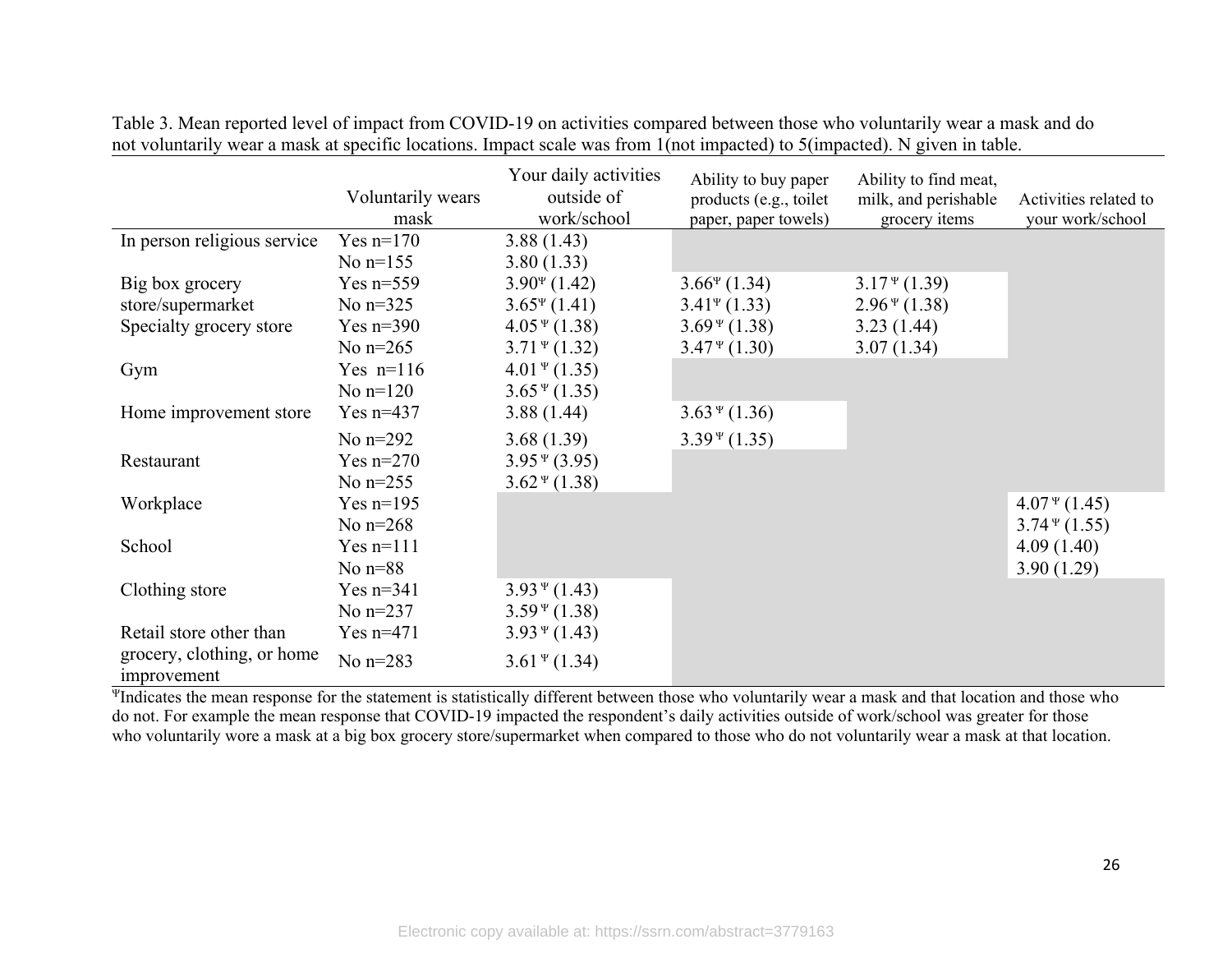|                                           |             |                 |                 |                 | Masks will      |                 |                |                  |
|-------------------------------------------|-------------|-----------------|-----------------|-----------------|-----------------|-----------------|----------------|------------------|
|                                           |             |                 | Masks help      | Masks help      | help            |                 |                |                  |
|                                           |             | Masks help      | prevent me      | prevent me      | prevent         | There is social | Masks do       | Masks have       |
|                                           | Voluntarily | prevent the     | from            | from            | future          | pressure in my  | not prevent    | negative health  |
|                                           | wears       | spread of       | getting         | spreading of    | lock-           | community to    | the spread of  | consequences for |
|                                           | mask        | COVID-19        | COVID-19        | COVID-19        | downs           | wear a mask     | COVID-19       | the mask wearer  |
| In person religious                       | Yes $n=170$ | 74              | $60^{\rm o}$    | $73^{\rm o}$    | $58^{\rm u}$    | 28              | 8              | 11               |
| service                                   | No $n=155$  | 71              | $46^{\rm o}$    | 59ч             | 39 <sup>T</sup> | 36              | 10             | 13               |
| Big box grocery                           | Yes $n=559$ | $85^{\rm u}$    | $67^{\nu}$      | $80\Psi$        | $60^{\circ}$    | $25^{\nu}$      | $6^{\Psi}$     | $5^{\Psi}$       |
| store/supermarket                         | No $n=325$  | 73 <sup>Y</sup> | $50^{\rm y}$    | $65^{\rm y}$    | $46^{\circ}$    | $34^{\circ}$    | $10^{\rm v}$   | $11^{\Psi}$      |
| Specialty grocery store                   | Yes $n=390$ | $83 \nu$        | $66^{\circ}$    | 79 <sup>y</sup> | $62 \nu$        | $27^{\nu}$      | 6              | 6                |
|                                           | No $n=265$  | $75^{\rm y}$    | $54^{\rm y}$    | $66^{\circ}$    | 49 <sup>y</sup> | $37^{\circ}$    | 9              | 10               |
| Gym                                       | Yes $n=116$ | 75              | 58              | 65              | $63^{\nu}$      | 33              | 7              | 10               |
|                                           | No $n=120$  | 68              | 48              | 66              | 42 <sup>¥</sup> | 30              | 12             | 15               |
| Home improvement                          | Yes $n=437$ | 83 <sup>4</sup> | $66^{\circ}$    | 79 <sup>Y</sup> | $61^{\nu}$      | $26^{\circ}$    | $\overline{7}$ | $5^{\Psi}$       |
| store                                     | No $n=292$  | 74 <sup>¥</sup> | $51^{\nu}$      | $67^{\nu}$      | 48 <sup>y</sup> | $35^{\circ}$    | 10             | $11^{\Psi}$      |
| Restaurant                                | Yes $n=270$ | 78              | $66^{\circ}$    | $77^{\nu}$      | $61^{\nu}$      | $26^{\circ}$    | $5^{\Psi}$     | $\,8\,$          |
|                                           | No $n=255$  | 74              | $51^{\circ}$    | $63^{\nu}$      | 45 <sup>4</sup> | $36\Psi$        | $10\Psi$       | 12               |
| Workplace                                 | Yes $n=195$ | 74              | 59              | 73              | $61^{\nu}$      | 32              | 12             | 88               |
|                                           | No $n=268$  | 72              | 51              | 64              | 43 <sup>4</sup> | 29              | 8              | 11               |
| School                                    | $Yes n=111$ | 69              | 56              | $64^{\nu}$      | $62^{\nu}$      | 31              | 12             | 14               |
|                                           | No $n=88$   | 64              | 49              | 48 <sup>4</sup> | $37^{\nu}$      | 27              | 11             | 9                |
| Clothing store                            | Yes $n=341$ | 79              | $63^{\nu}$      | $76^{\circ}$    | $58^{\rm y}$    | 29              | $\overline{7}$ | 9                |
|                                           | No $n=237$  | 73              | $52^{\nu}$      | $63^{\circ}$    | 43 <sup>4</sup> | 35              | 9              | 10               |
| Retail store other than                   | Yes $n=471$ | $82^{\nu}$      | $66^{\circ}$    | 78 <sup>Y</sup> | 58 <sup>Y</sup> | $26^{\rm v}$    | $\overline{7}$ | $6^{\Psi}$       |
| grocery, clothing, or<br>home improvement | No n=283    | $72^{\nu}$      | 49 <sup>¥</sup> | $64^{\circ}$    | 44 <sup>Y</sup> | $36^{\circ}$    | 10             | $12^{\Psi}$      |

Table 4. Comparison of agreement with mask-related statements between respondents who do and do not voluntarily wear a mask. N given in the table and specific for each specific location.

<sup>Ψ</sup>Indicates the percentage of respondents is statistically different between those who voluntarily wear a mask and those who do not voluntarily wear a mask and agree with the stamen regarding mask wearing. For example a higher percentage of respondents who voluntarily wear a mask at in person religious services believe that masks help prevent me from getting COVID-19 when compared to those who do not voluntarily wear a mask.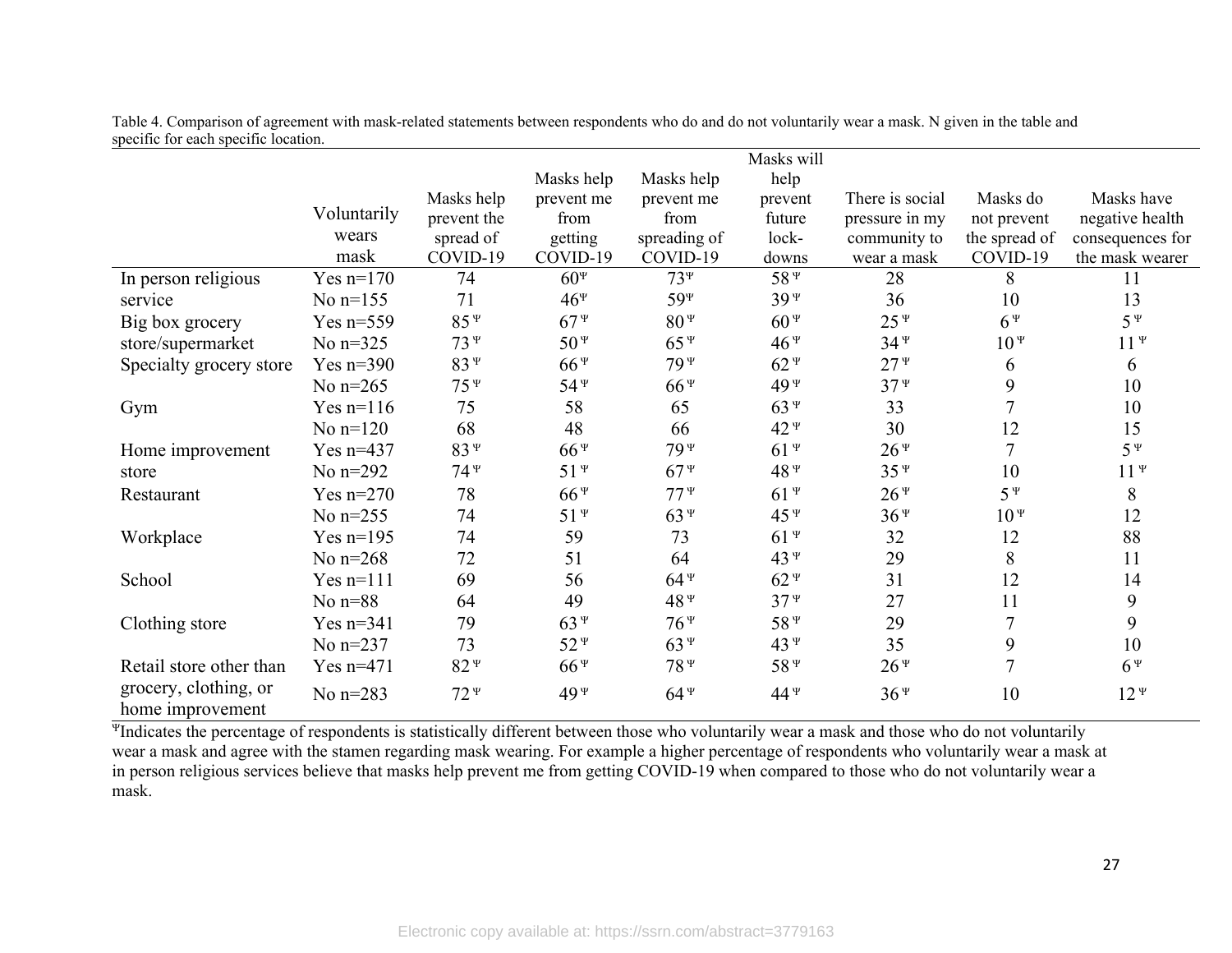Table 5. Estimated marginal effects (from logit models) of respondent demographics, self-reported COVID-19 impacts, and beliefs regarding masks on voluntary mask wearing in 10 public locations. N given in table and specific to each location based on the number of respondents voluntarily wearing masks to that location.

|                              |            |          |           |             |            |            |                 |            | Masks      |            | There is    |              |
|------------------------------|------------|----------|-----------|-------------|------------|------------|-----------------|------------|------------|------------|-------------|--------------|
|                              |            |          |           |             | COVID-19   |            |                 | Masks      | help       | Masks      | social      |              |
|                              |            |          |           |             | impact on  | COVID-19   | Masks           | help       | prevent me | will help  | pressure in |              |
| <b>Explanatory Variables</b> |            |          | High      |             | activities | impact on  | help            | prevent me | from       | prevent    | my          | Masks do not |
|                              |            | High     | increase  | High case   | outside of | Ability to | prevent the     | from       | spreading  | future     | communit    | prevent the  |
|                              | Household  | case     | in cases  | per pop.    | work/      | buy paper  | spread of       | getting    | of         | lock-      | y to wear a | spread of    |
|                              | income     | state    | state     | state       | school     | products   | COVID-19        | COVID-19   | COVID-19   | downs      | mask        | COVID-19     |
| <b>Public Location</b>       |            |          |           |             |            |            | Marginal Effect |            |            |            |             |              |
|                              |            |          |           |             |            |            | (SE)            |            |            |            |             |              |
| In person religious          | $-0.060**$ | 0.007    | $0.125*$  | $-0.078$    | $-0.021$   | $0.076**$  | $-0.074$        | 0.060      | $0.151*$   | $0.223***$ | $-0.172**$  | 0.136        |
| service $n=325$              | (0.022)    | (0.067)  | (0.072)   | (0.087)     | (0.024)    | (0.026)    | (0.071)         | (0.064)    | (0.067)    | (0.063)    | (0.066)     | (0.104)      |
| Big box grocery store/       | $-0.035**$ | $-0.021$ | $0.121**$ | $-0.197***$ | $0.025*$   | $0.024*$   | 0.064           | $0.098**$  | $0.145***$ | $0.068*$   | $-0.119**$  | $-0.066$     |
| supermarket n=884            | (0.012)    | (0.038)  | (0.040)   | (0.051)     | (0.013)    | (0.013)    | (0.047)         | (0.0378)   | (0.043)    | (0.038)    | (0.040)     | (0.070)      |
| Specialty grocery            | $-0.034**$ | $-0.008$ | $0.108**$ | $-0.225***$ | $0.039**$  | 0.019      | 0.039           | 0.056      | $0.124**$  | $0.101**$  | $-0.142**$  | $-0.068$     |
| store $n=655$                | (0.013)    | (0.047)  | (0.049)   | (0.056)     | (0.016)    | (0.016)    | (0.055)         | (0.045)    | (0.050)    | (0.046)    | (0.046)     | (0.082)      |
| Gym $n=236$                  | $-0.033$   | $-0.039$ | $-0.007$  | $-0.279**$  | 0.041      | 0.034      | $-0.024$        | 0.038      | $-0.129$   | $0.267***$ | $-0.038$    | $-0.240**$   |
|                              | (0.024)    | (0.077)  | (0.082)   | (0.097)     | (0.029)    | (0.030)    | (0.083)         | (0.075)    | (0.078)    | (0.074)    | (0.079)     | (0.104)      |
| Home improvement             | $-0.023*$  | $-0.002$ | $0.140**$ | $-0.240***$ | 0.012      | $0.028*$   | 0.055           | $0.101**$  | $0.118***$ | $0.078*$   | $-0.127**$  | $-0.018$     |
| store $n=729$                | (0.013)    | (0.043)  | (0.054)   | (0.056)     | (0.014)    | (0.015)    | (0.052)         | (0.042)    | (0.047)    | (0.043)    | (0.044)     | (0.074)      |
| Restaurant n=525             | $-0.043**$ | 0.008    | 0.075     | $-0.112$    | $0.042**$  | 0.003      | $-0.062$        | $0.095*$   | $0.126**$  | $0.158**$  | $-0.156$ ** | $-0.197**$   |
|                              | (0.016)    | (0.052)  | (0.055)   | (0.070)     | (0.018)    | (0.018)    | (0.059)         | (0.050)    | (0.053)    | (0.051)    | (0.050)     | (0.084)      |
| Workplace n=463              | $-0.019$   | 0.070    | 0.097     | $-0.074$    | 0.013      | 0.019      | $-0.050$        | 0.030      | 0.048      | $0.164**$  | $-0.000$    | 0.073        |
|                              | (0.017)    | (0.051)  | (0.059)   | (0.070)     | (0.020)    | (0.020)    | (0.059)         | (0.052)    | (0.054)    | (0.051)    | (0.053)     | (0.083)      |
| School n=199                 | $-0.057**$ | 0.026    | 0.095     | $-0.200*$   | $-0.024$   | $0.063*$   | $-0.015$        | $-0.047$   | 0.106      | $0.225***$ | $-0.007$    | $-0.052$     |
|                              | (0.026)    | (0.084)  | (0.089)   | (0.115)     | (0.034)    | (0.037)    | (0.086)         | (0.083)    | (0.085)    | (0.079)    | (0.086)     | (0.125)      |
| Clothing store $n=578$       | $-0.048**$ | 0.011    | $0.087*$  | $-0.213**$  | 0.025      | $0.042**$  | $-0.002$        | 0.046      | $0.120**$  | $0.125***$ | $-0.111$ ** | $-0.056$     |
|                              | (0.015)    | (0.048)  | (0.051)   | (0.064)     | (0.016)    | (0.017)    | (0.055)         | (0.047)    | (0.051)    | (0.048)    | (0.048)     | (0.084)      |
| Retail store other than      | $-0.039**$ | 0.007    | $0.101**$ | $-0.221***$ | $0.027*$   | 0.023      | 0.037           | $0.108**$  | $0.135***$ | $0.100**$  | $-0.131**$  | $-0.066$     |
| grocery, clothing, or        | (0.013)    | (0.042)  | (0.044)   | (0.056)     | (0.014)    | (0.015)    | (0.049)         | (0.041)    | (0.040)    | (0.041)    | (0.043)     | (0.073)      |
| home improvement             |            |          |           |             |            |            |                 |            |            |            |             |              |
| $n = 754$                    |            |          |           |             |            |            |                 |            |            |            |             |              |
|                              |            |          |           |             |            |            |                 |            |            |            |             |              |

Note from top to bottom pseudo R squared is: 0.1037, 0.0952, 0.0883, 0.0967, 0.0871, 0.0823, 0.0446, 0.1008, 0.0885, 0.0959